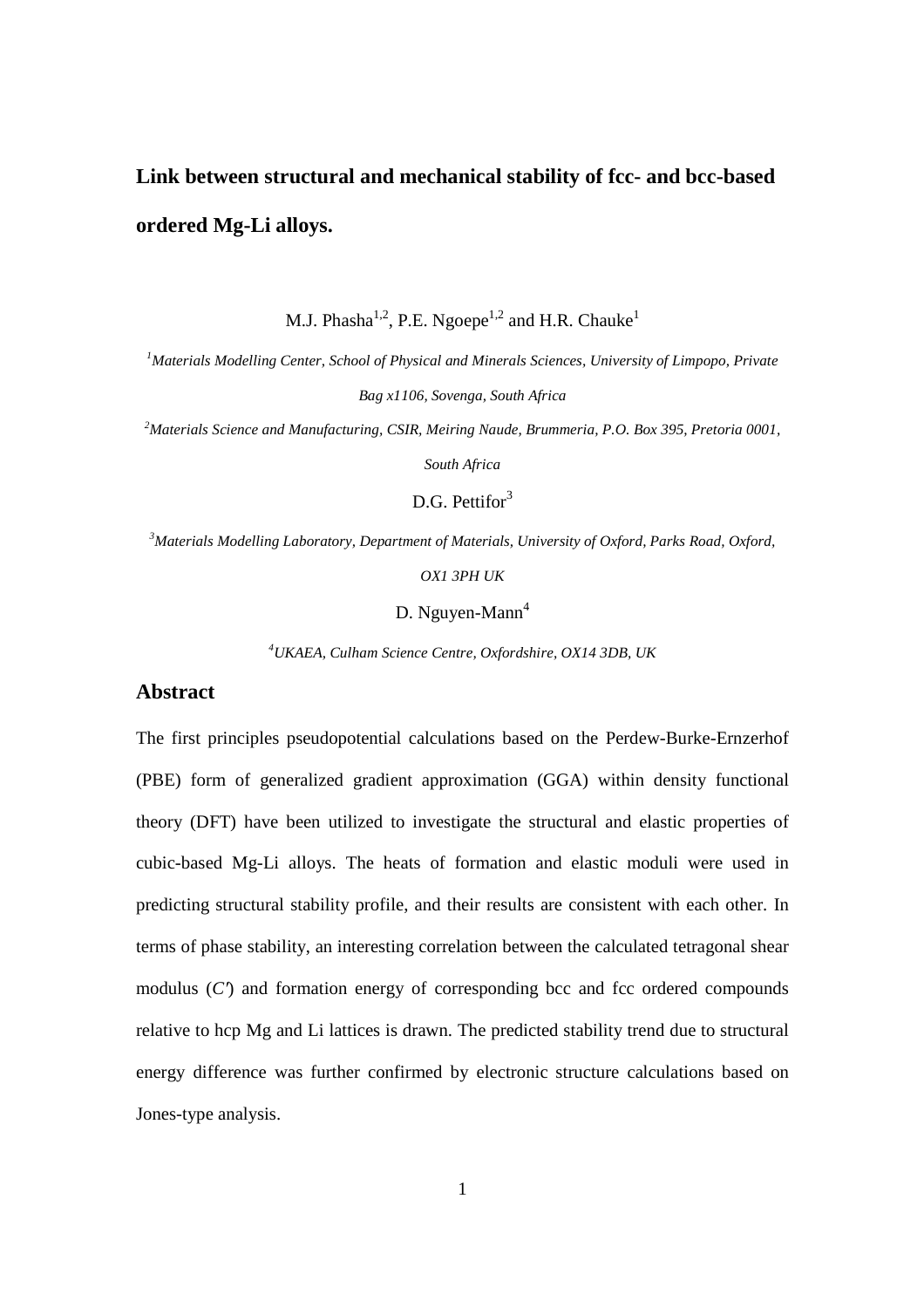*Keywords:* Mg-Li alloys; *ab initio* calculations; heats of formation; elastic properties; phase stability.

Corresponding author: mphasha@csir.co.za

# **1. Introduction**

Magnesium is one of the readily available metals, constituting about 2.7% of earth's crust, offers several advantages including excellent machinability, recyclability, good castability, good weldability, good creep resistance, high thermal conductivity, and extreme lightness [1]. These features render magnesium alloys suitable and ideal for use in applications where lightweight to specific strength ratio is vital. At a density of 1.74  $g/cm<sup>3</sup>$ , magnesium (Mg) is amongst others the lightest structural metal. However, due to hexagonal close-packed (hcp) crystal structure, Mg and Mg alloys have undesirable mechanical properties at room temperature, including difficult workability. Fortunately, the addition of at least 11 weight percent (wt.%) lithium does not only reduce the density of magnesium but also transforms the hcp Mg into more workable body-centred cubic (bcc) phase [2]. The resulting magnesium-lithium (Mg-Li) alloys exhibit good formability and becomes the lightest metallic alloys with promising technological applications in transport (automotive and aerospace) and communication (portable electronic equipments) industries, due to their good strength-to-weight ratio and improved ductility. Furthermore, the existence of metastable fcc (face-centered cubic) at concentrations between 15 and 35 atomic percent (at.%) Mg has been predicted in the past, at least at very low temperatures [21].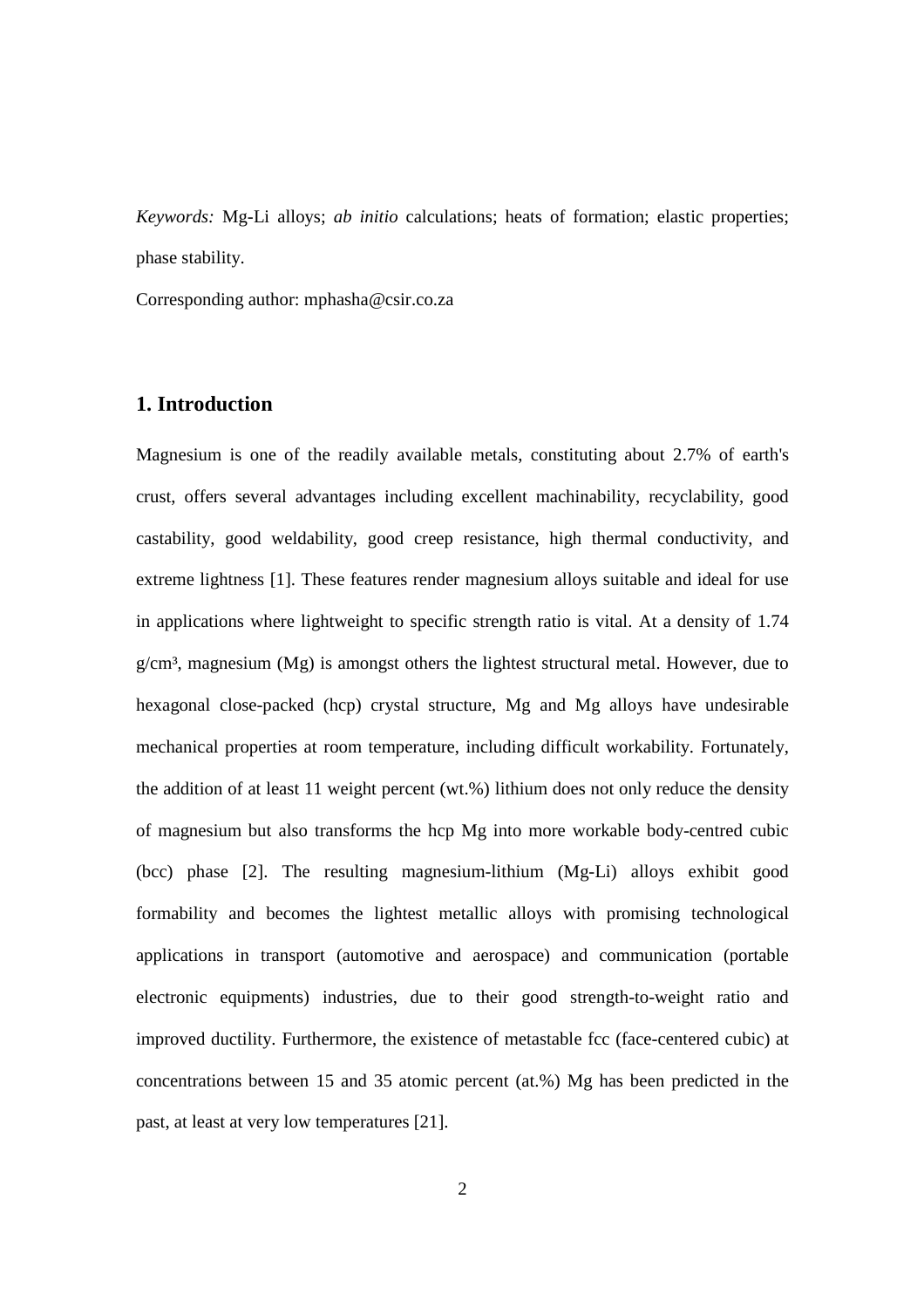Currently, the development of Mg alloys with desirable physical and mechanical properties with remarkable weight saving application remains a challenge. If the development of these alloys follows a path similar to Al alloys [3], using traditional trial and error methods and techniques, it would require a similar level of effort of many years. However, *ab initio* density functional theory (DFT) methods provide an opportunity to drastically accelerate materials research by efficiently predicting new phases and accurately describing their ground states [4]. Recently, *ab initio* calculations have concentrated on gaining a detailed knowledge of the electronic structure of materials and its effects on microscopic and macroscopic behaviours [5,6]. Considering these simulation advantages, the theoretical *ab initio* studies on Mg-Li system remain surprisingly scarce [7,8,9]. The work by Uesugi et al focused only on hcp  $Mg<sub>7</sub>Li$  alloy [7,8], while the more recent investigation by Counts et al emphasized the mechanical properties of only bcc Mg-Li alloys using the supercell approach [9].

In this paper, the *ab initio* calculations based on pseudopotentials plane wave method were used to investigate existence of fcc and bcc binary Mg-Li alloys at 0 K for various concentrations, using ordered crystal structures. In order to avoid unworkable hcp Mg alloys, the current work attempts to find suitable alternative stable or metastable cubic low temperature formable Mg-Li alloys, from heats of formation. Furthermore, we investigate if these cubic phases possess desirable mechanical properties and are easily malleable. The current work focuses on cubic Mg-Li ordered structures within 3:1 ( $L_1$ ) and  $DO<sub>3</sub>$ ) and 1:1 ( $LI<sub>0</sub>$  and B2) stoichiometries, while the end elements were taken as fcc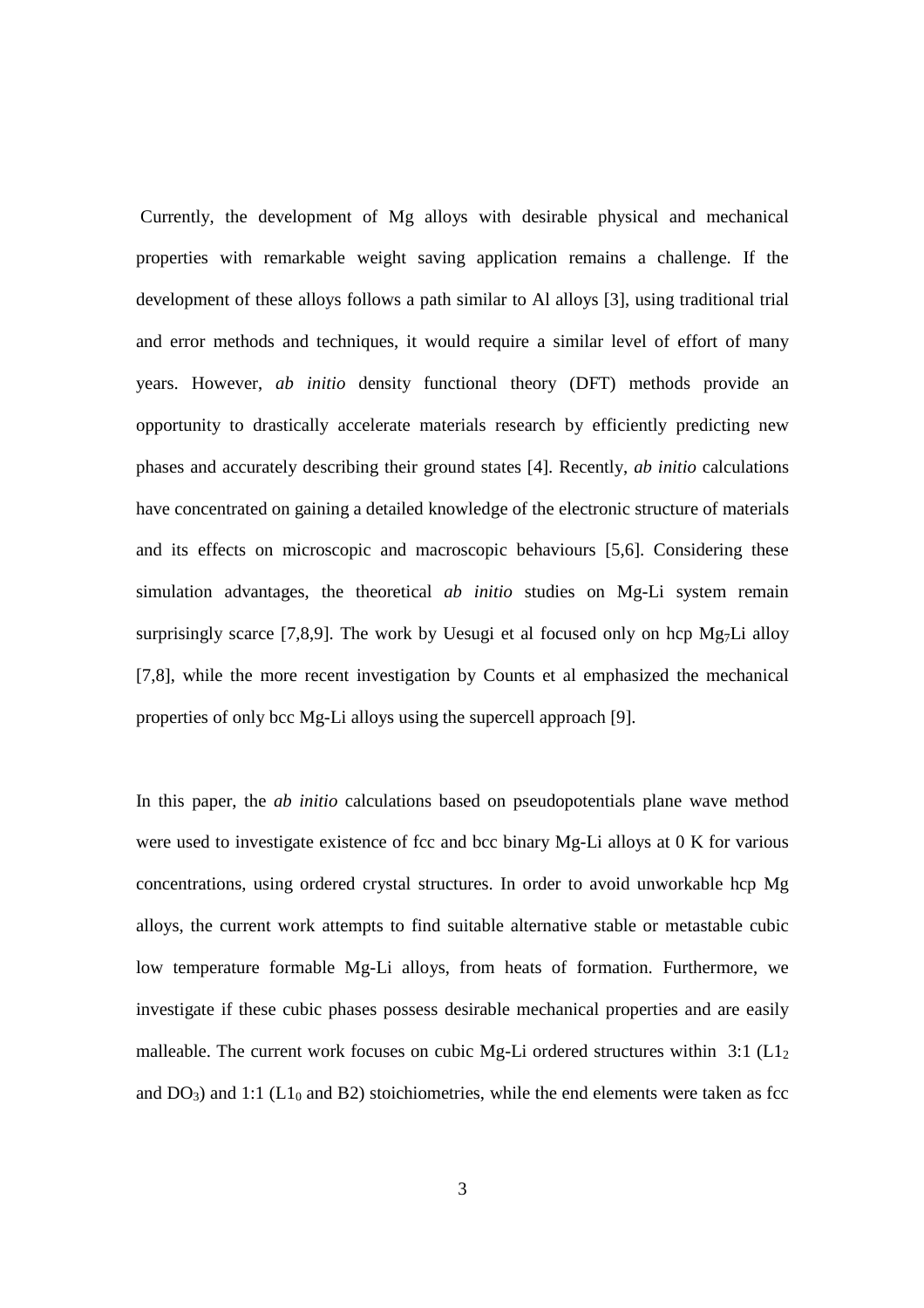and bcc for both Mg and Li. In order to study small additions of Mg and Li to pure Li and Mg metals respectively, we also examine the 7:1 and 15:1 stoichiometry in the fcc and bcc lattice, respectively. We will find which phases are more stable based on the predicted negative heats of formation and the structural formation difference ( $\Delta H_f$  (bccfcc)). Furthermore, the mechanical stability for cubic crystals will be determined from tetragonal shear modulus, while elastic moduli and ratio of bulk to shear modulus (measure of ductility) will also be reported. Moreover, we will note the correlation on the trend of structural formation difference ( $\Delta H_f$  (bcc-fcc)) and change in shear modulus (∆C'). In order to validate the phase stability in terms of structural energy differences, the electronic structure (ES) calculations due to electron band filling (electron per atom ratio) spanning the entire concentration range of fcc and bcc phases will be determined. ES was based on rigid-band model formalized by Jones-type analysis, and therefore provides composition ranges in which cubic phases are stable.

This paper is organized as follows, in Sec. 2, the computational details followed to solve the electronic structure are briefly outlined. The trends in cohesive and elastic properties are respectively analysed and discussed in Sec. 3. Finally, Sec. 4 presents the conclusion of the paper.

## **2. Computational details**

The equilibrium lattice parameters and electronic structure calculations were optimized using the *ab-initio* plane wave (PW) pseudopotential method, embodied in the CASTEP code [10]. The Hohenberg-Kohn-Sham density functional theory (DFT) [11] was used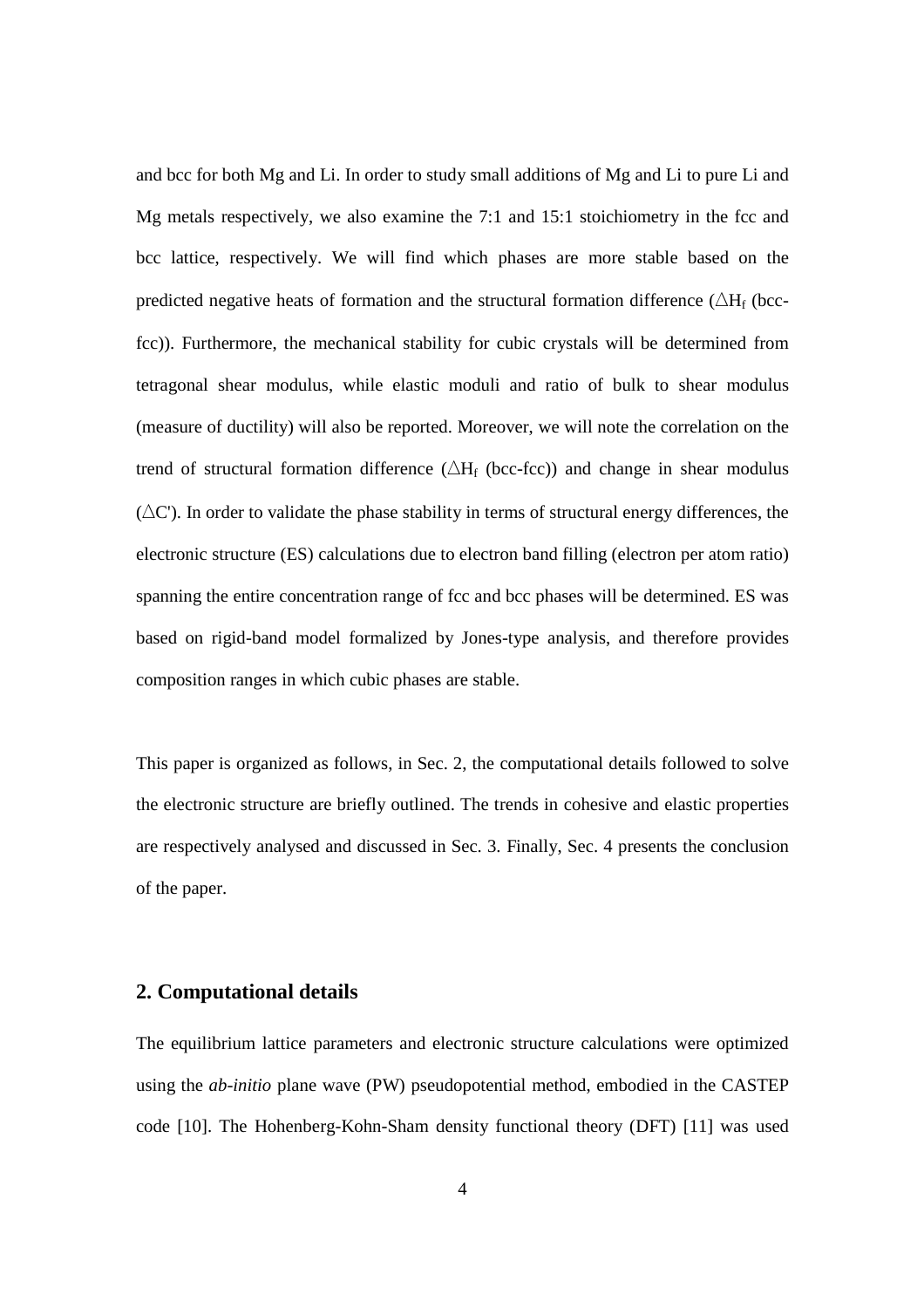within the GGA formalism [12] to describe the electronic exchange-correlation interactions. We used the recent PBE form of the GGA [13], which was designed to be more robust and accurate than the original GGA formulation. The Vanderbilt ultrasoft pseudopotentials [14], were employed for Mg-Li structures. Calculations were carried out on ordered fcc-based phases,  $L1_2$  (MgLi<sub>3</sub>, Mg<sub>3</sub>Li, and (MgLi<sub>7</sub>, Mg<sub>7</sub>Li) and the bcc-based phases B2 (MgLi), B32 (MgLi),  $DO<sub>3</sub>$  (MgLi<sub>3</sub>), Mg<sub>3</sub>Li) and (MgLi<sub>15</sub>, Mg<sub>15</sub>Li). In addition, the structural energetics of tetragonal  $L1_0$  (MgLi) and  $DQ_{22}$  (MgLi<sub>3</sub>, Mg<sub>3</sub>Li) phases are reported. The first set of calculations were performed at our theoretically determined (equilibrium) lattice constants for each structure [15], with a plane-wave basis set defined by an energy cut-off of 500 eV for all considered superstructures. Furthermore, the minimum and maximum Guassian smearing width were respectively set at 0.4 and 0.1 eV for superstructures, and at 0.1 and 0.01 eV for elemental metals, since the lattices of the latter involves energy differences of the order 1 to 100 meV/atom than is required in the former. In addition, this condition requires the use of denser Monkhorst-Pack [16] sets of **k**-points and a little alteration to the defaulted setting within the code, especially in case of Li, than it is averagely and adequately acceptable, respectively, for Mg and alloyed compounds. These parameters are essential since the Fermi energy, and hence the total energy depends quite sensitively on them. The convergence criterion of less than  $2x10^{-5}$ eV on total energy per atom,  $10^{-3}$  Å on the displacement of atoms, 0.05 eV/Å on the residual forces, and 0.1 GPa on the residual bulk stress was used. Uncommonly, a special care was taken when treating Li element, only during structure relaxations to avoid emanating stable phase disagreements with experiments. With our choice of mesh grid in the full Brillouin zone, the selected sufficient cut-off energy and **k**-points were converged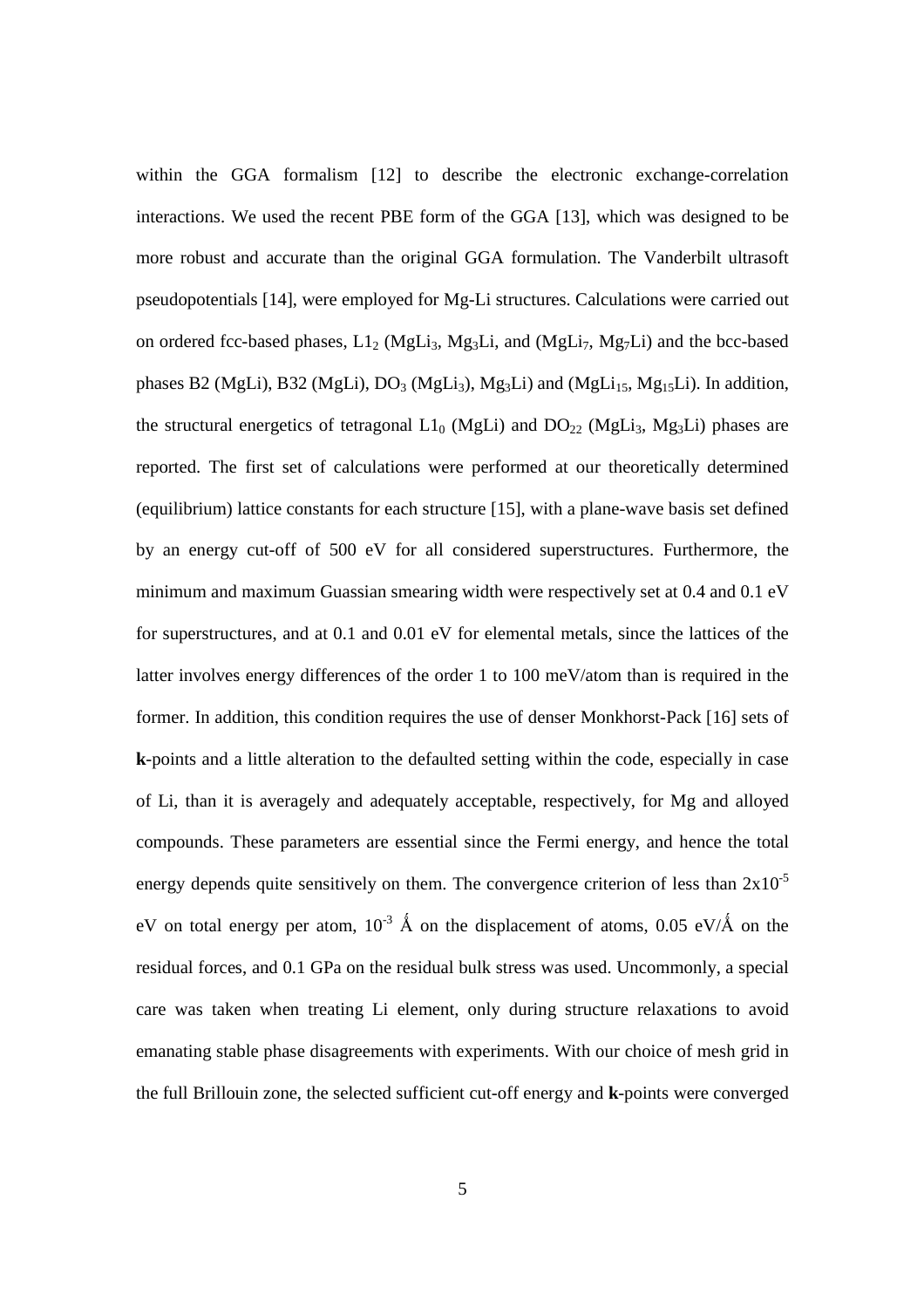to within 1 meV/atom and 5 meV/atom for pure elements and superstructures, respectively.

The second set of calculations was performed to obtain elastic coefficients of Mg-Li alloys using CASTEP on Materials Studio version 3.0 interface [17]. We used six different values of the strain  $\pm 0.0008$ ,  $\pm 0.0024$  and  $\pm 0.004$  for each structure. The application of strain on the lattice implies a lowering of symmetry from that of the crystal, therefore very accurate total-energy calculations are required, since the energy differences involved are of the order 10 to 1000 µeV/atom. In addition, this condition requires the use of slightly denser **k**-points to be utilized than in geometry optimization of crystals. The current set of calculations was considered converged when the maximum force on atoms was below 0.01 eV/ $\AA$ , the total energy change per atom was less than  $4x10^4$  eV/atom and the displacement of atoms was below  $4x10^4$  Å. The value of the stress was automatically computed for each strain, and resulted in a stress-strain linear fit curve, from which each component of the stress was computed, and respective gradients provided the values of the corresponding elastic constants. Based on three independent single crystal elastic constants of a cubic crystal,  $C_{11}$ ,  $C_{12}$ ,  $C_{44}$ , the elastic moduli of polycrystalline material were calculated following averaging schemes of Voigt (upper bound) and Reuss (lower bound) as follows [28]:

$$
E = \frac{9BG}{3B+G}, \ G = \frac{1}{2} \left[ \frac{C_{11} - C_{12} + 3C_{44}}{5} + \frac{5C_{44}(C_{11} - C_{12})}{4C_{44} + 3(C_{11} - C_{12})} \right]
$$

$$
B = \left( \frac{C_{11} + 2C_{12}}{3} \right), \ C = \frac{C_{11} - C_{12}}{2}, \ A = \frac{(2C_{44} + C_{12})}{C_{11}}
$$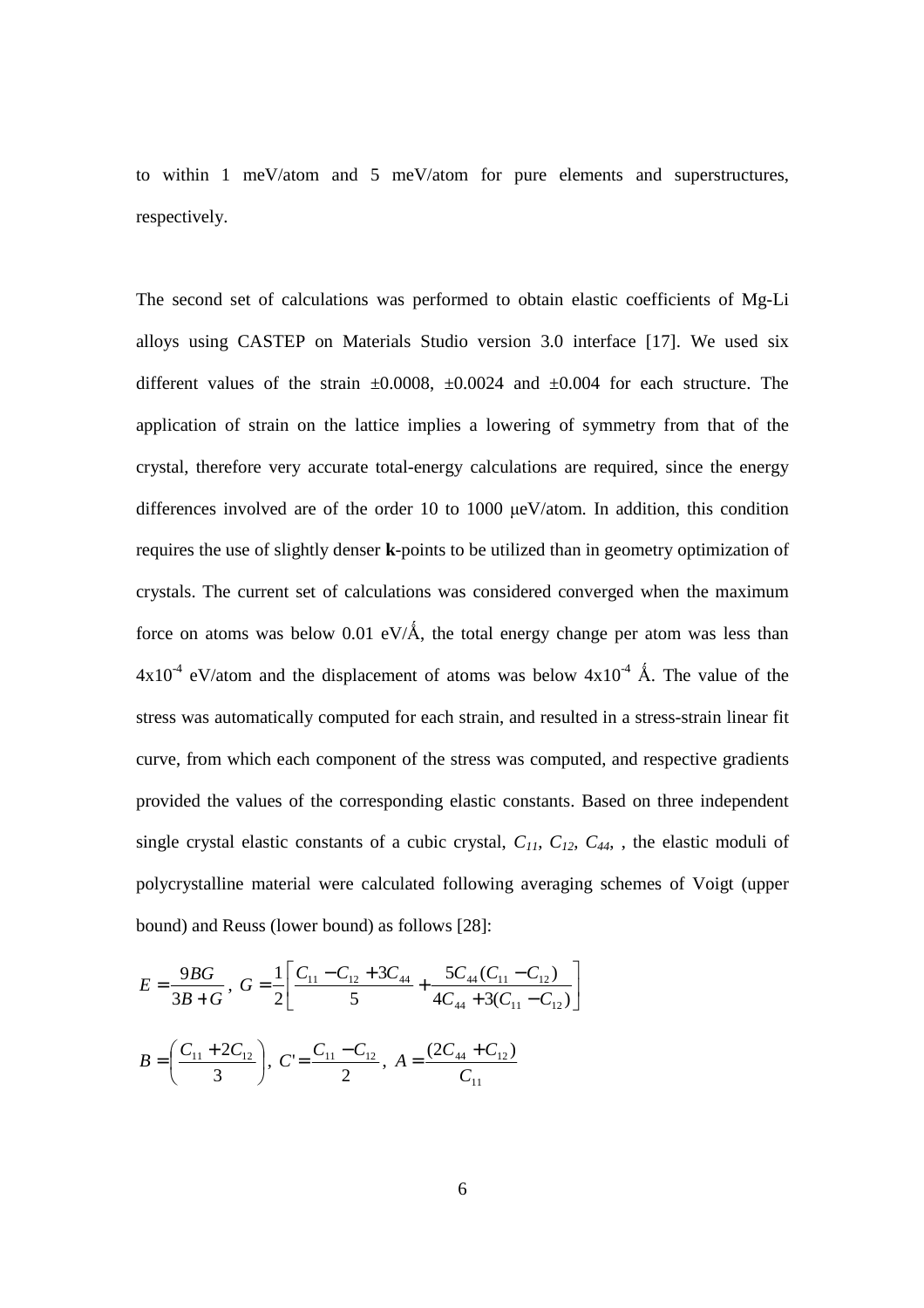where *E* is the Young's modulus, *G* shear modulus, *B* bulk modulus, *C*′ tetragonal shear modulus and anisotropic factor *A*.

#### **3. Results and discussions**

#### *3.1. Structural stability*

The equilibrium lattice parameter,  $a_0$ , of the geometrically optimized structures are listed in Table I. In calculations where the ordered superstructures were used, resulting to twice the value of  $a_0$ , the calculated  $a_0$  values listed in Table 1 were normalized, for comparison purposes. With increasing Li concentration, the lattice parameter decreased to its minimum at 50:50 equi-atomic compositions, after which a slight increase in  $a_0$  is observed. The observed trend, which deviates slightly from Vegard's law for solid solutions, is similar in both bcc and fcc Mg-Li alloys considered in this study. This behaviour was also realised in earlier theoretical [18,21] as well as experimental [19,20] studies. Although the lattice parameter of bcc Li is underestimated by current and other calculations [36,37], in general our predicted lattice parameters are in good agreement with available experimental and theoretical results.

The heat of formation,  $H_f$  of the alloy is computed according to the relation

$$
H_f^{Mg_{1-x}Li_x} = \frac{1}{n} E_{total}^{Mg_{1-x}Li_x} - [(1-x)E_{solid}^{Mg} + xE_{solid}^{Li}] \tag{1}
$$

where  $E_{total}^{Mg_{1-x}Li_x}$  is the total energy of the alloy,  $E_{solid}^{Mg}$  and  $E_{solid}^{Li}$  are the total energies of the stable structures of elemental Mg and Li, *n* is the total number of atoms in the superstructure, *x* and  $(1 - x)$  refers to the fractional concentrations of the constituent elements.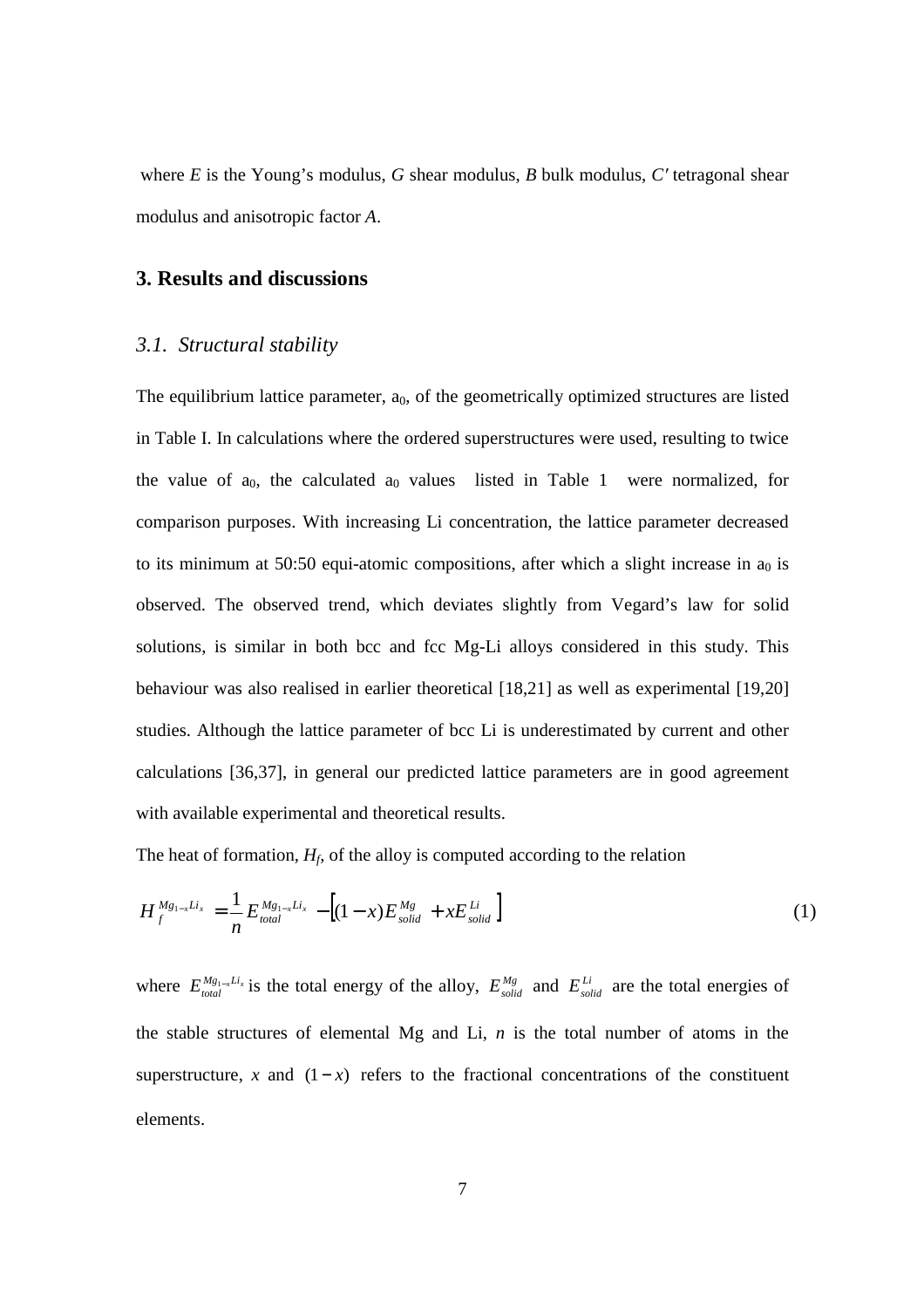We note that the heat of formation curve shown in Figure 1 makes a V-shape, with its minimum at the equi-atomic concentration of MgLi compound. At 50-50 concentration, the B2 structure is clearly the most stable phase, since it has the lowest formation energy amongst its competing counterparts. The calculations predict the B2 structure to be 26.0 meV/atom lower in energy compared to B32 phase. Our predicted heat of formation for the B2 structure of -73.4 meV/atom is in excellent agreement with Skriver's DFT result of -73.5 meV/atom [18], and is thus consistent with earlier experimental observations regarding tendency towards B2 (CsCl) type ordering at low temperatures [19,20]. The  $L1_0$  structure, which was relaxed from c/a=1, collapses to c/a=0.72. This is because the tetragonal system is not stationary by symmetry for  $c/a=1$  but collapses down to B2 with  $c/a=0.707$ . The frozen L1<sub>0</sub> with  $c/a=1$  lies 29.25 meV/atom higher in energy compared to B2 phase.

The heat of formation for Mg<sub>3</sub>Li alloy composition was calculated for three equivalent ordered crystal structures  $(DO<sub>3</sub>, L1<sub>2</sub>, DO<sub>22</sub>)$  as shown in Figure 1. It clearly shows the preferred stability of the  $DO<sub>3</sub>$  phase over the  $L1<sub>2</sub>$  and  $DO<sub>22</sub>$  phases, with formation energies of -38.32, -23.96 and -18.82 meV/atom, respectively. Our predicted phase stability ordering is the same as that of Skriver [18]. However, in the  $MgLi<sub>3</sub>$  compound, the  $DO_{22}$  structure has the lowest formation energy (-37.43 meV/atom) with the  $L1_2$  and DO3 phases lying only 0.82 and 6.32 meV/atom higher, respectively, in contrast to Skriver. We see that Skriver predicts the  $DO<sub>3</sub>$  phase to be more stable than  $DO<sub>22</sub>$ . This is probably because their c/a axial ratio was not relaxed from its ideal value of 2.00, as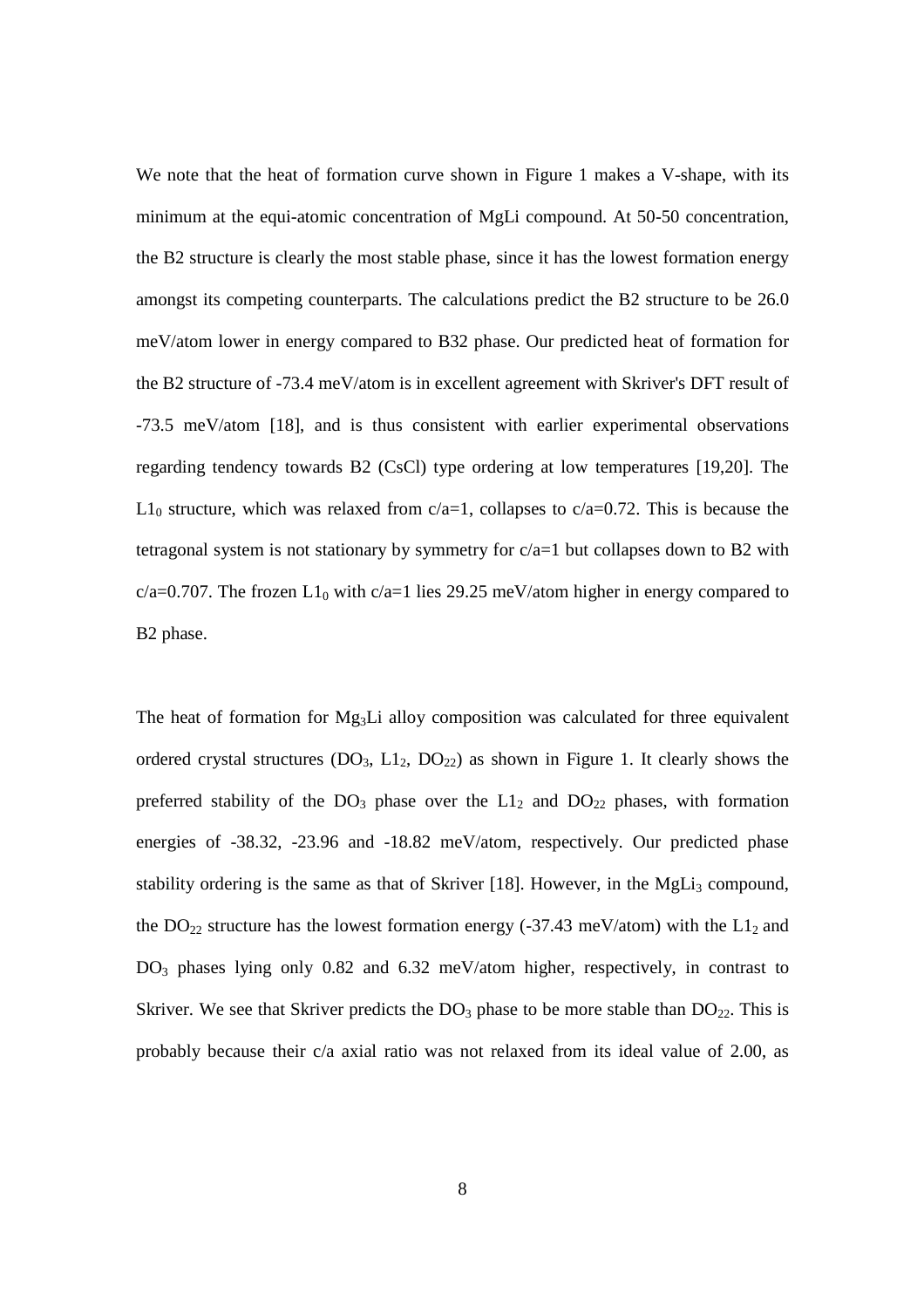compared to our relaxed equilibrium value of 2.02. The slight difference between  $L1_2$  and DO<sub>22</sub> indicates a strong stability contest between these phases.

The solid common tangent lines were constructed in Figure 1 to show the stability limits of the different phases. Among the structures considered, the most energetically favourable intermetallic phases at absolute zero are the  $DO<sub>3</sub> Mg<sub>3</sub>Li$ ,  $B<sub>2</sub> MgLi$ ,  $DO<sub>22</sub>$  and  $L1_2$  MgLi<sub>3</sub> and MgLi<sub>7</sub> compounds. The DO<sub>3</sub> structure is metastable at 25 at.% Li, while the B32 and  $L1_0$  structures are metastable at 50 at.% Li. Our equilibrium calculations predict  $DO<sub>3</sub>$  to be the most stable structure at  $A<sub>3</sub>B$  (Mg–rich) composition, while at Lirich side (AB<sub>3</sub>) the face-centered structures ( $L1<sub>2</sub>$  and  $DO<sub>22</sub>$ ) show more stability over the body-centered phase.

The Mg-rich compounds, the bcc supercell  $Mg_{15}Li$  and the fcc supercell  $Mg_{7}Li$ , lie well above the tangent line connecting hcp Mg ( $H_f = 0$  eV) with DO<sub>3</sub> Mg<sub>3</sub>Li. This clearly indicates the instability of the bcc and fcc Mg-Li compounds around this region. This instability supports Hafner's earlier work [21] that hcp Mg-Li compounds are dominant in the region with less than 18 at.% Li concentration. The formation energy of  $Mg_3Li$  in both the  $DO_{22}$  and  $L1_2$  structures lie above tangent line, which indicates the instability of the fcc lattice in this region. Most of Mg-Li compounds at the Li-rich side lie either exactly or very close to the tangent line connecting B2 MgLi with elemental hcp Li. For example, fcc MgLi<sub>7</sub> shows a strong sign of metastability as it was earlier pointed [21]. Thus, low temperature sequence of hcp  $\rightarrow$  bcc  $\rightarrow$  hcp alloy phases with the existence of metastable fcc phase in Li-rich dual phase region is predicted, resulting to possible hcp → fcc → bcc → hcp stability trend. Structural formation energy differences, ∆*Hf*,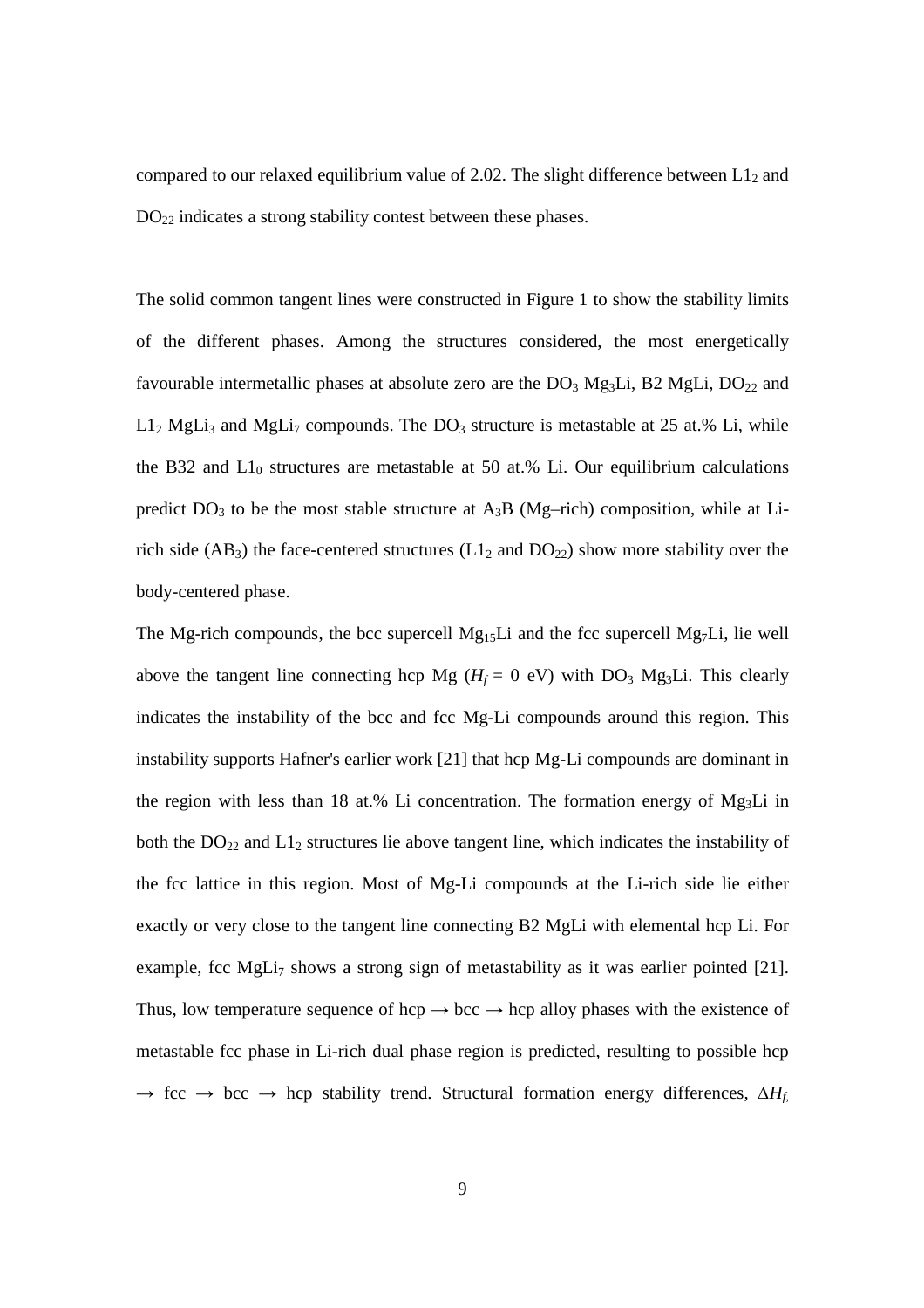between corresponding bcc and fcc Mg-Li compounds, against the electron per atom ratio, as illustrated in Figure 2(a) also suggest the same trend. The above predicted stability profile is in full agreement with both experimental as well as theoretical results [21].



**Fig. 1. Predicted heats of formation for Mg-Li alloys. The common-tangent construction for stability limits of the different phases is indicated by the dashed lines.**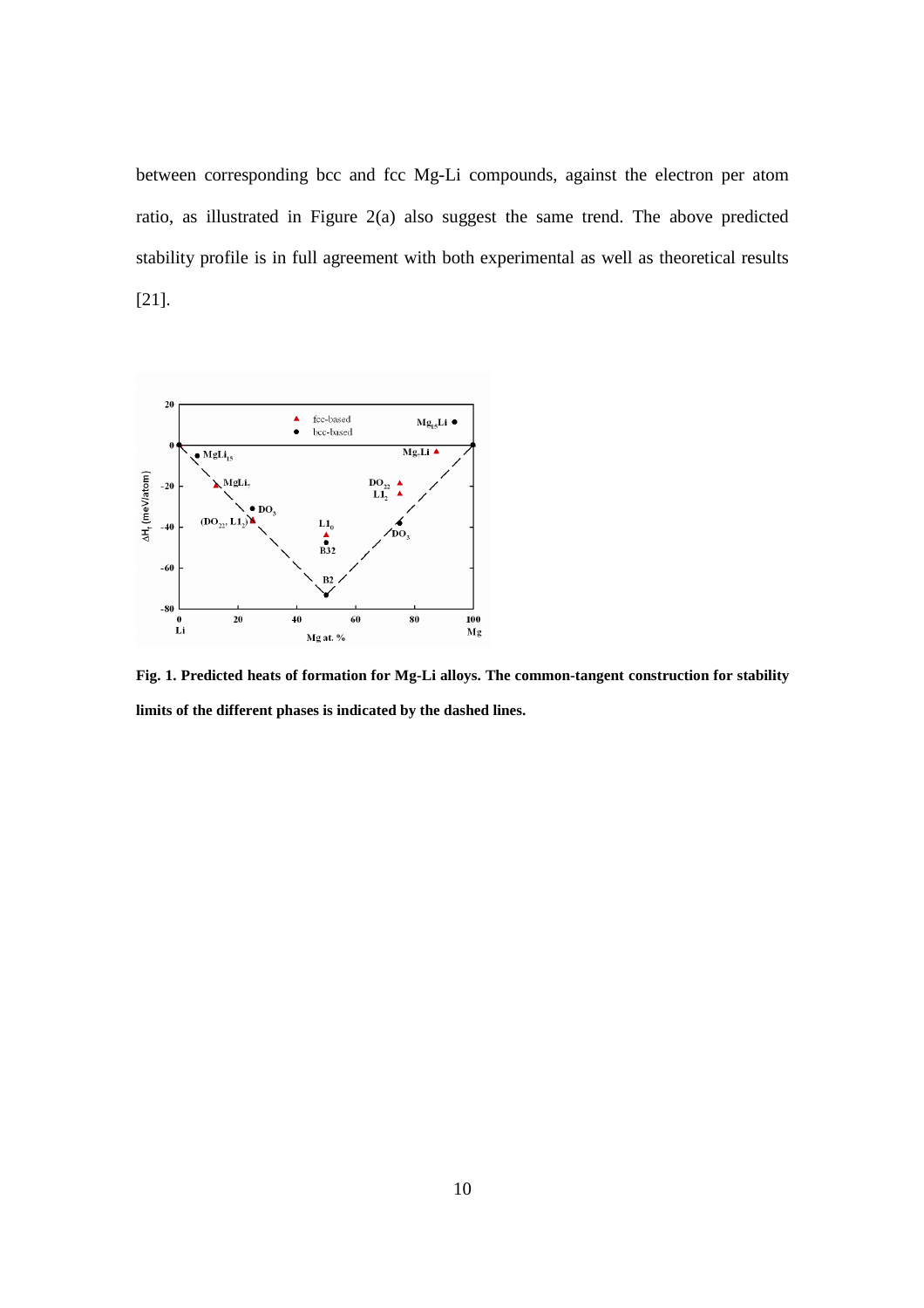

**Fig. 2. (a) Structural formation energy differences,** ∆**H<sup>f</sup> between corresponding bcc and fcc Mg-Li compounds, against the electron per atom ratio and (b) change in shear modulus between bcc and fcc superstructures. Note that the plot (a) has negative axis running vertically upwards to make comparison with (b) real.** 

## *3.2 Mechanical stability*

The calculated elastic constants for the cubic Mg-Li alloys are listed in Table 1. The elastic constants of the fcc Mg lattice are in good agreement with the available theoretical results [22] while the bcc phase is found to be mechanically unstable, since the tetragonal shear modulus  $C'$  is negative. Our results for pure Li in both fcc and bcc lattices show mechanical stability with the elastic constants being in good agreement with both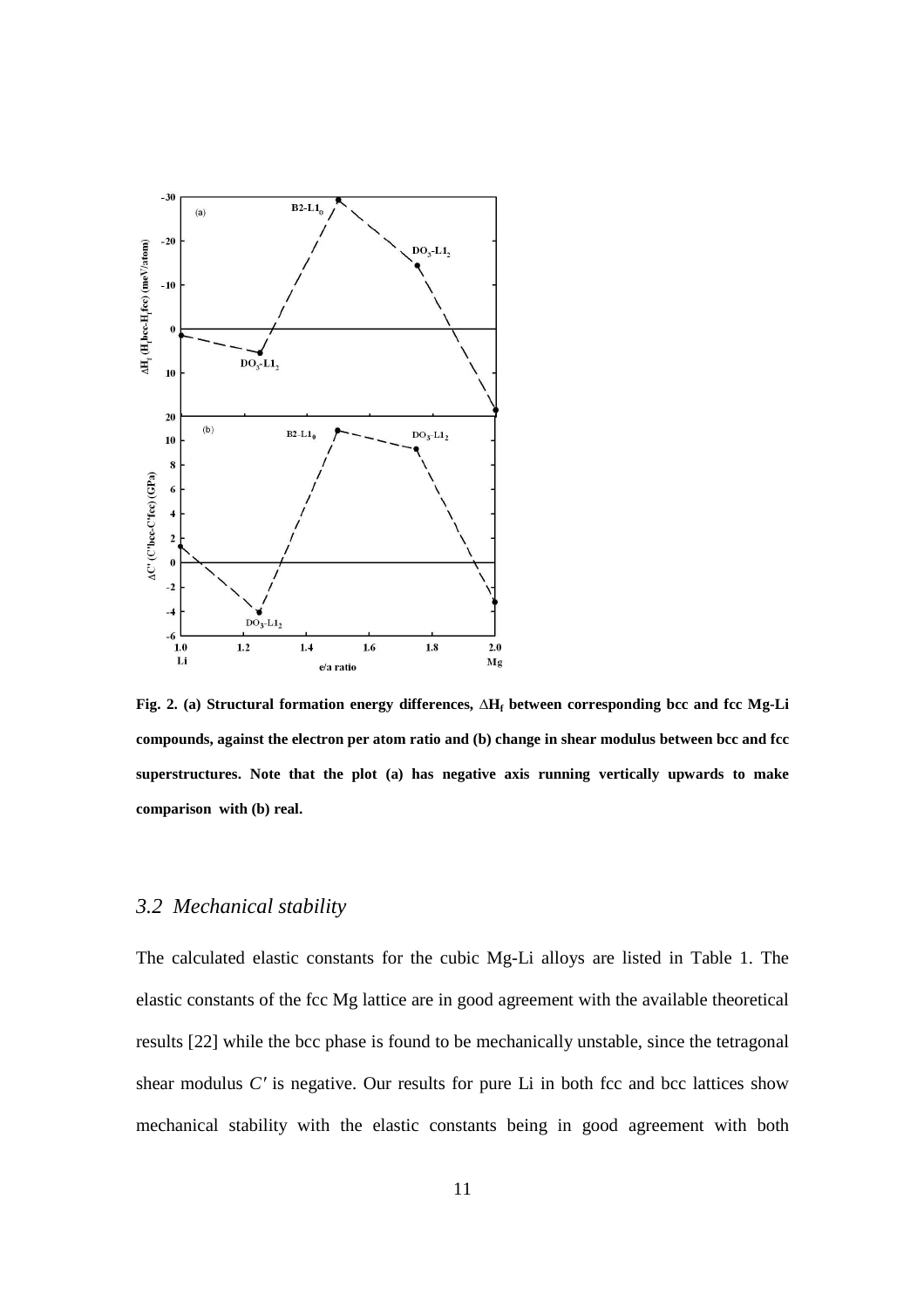experimental [23,24] and previous theoretical [25] results, except for the case of *C11* and  $C_{44}$  of the bcc lattice which are overestimated. The elastic constants in Ref. 40 are derived from calculated phonon dispersions. Our predicted elasitic constants were calculated at equilibrium lattice constants rather than the experimental values, hence led to slight difference from experimentally determined elasticity. This may be ascribed to the elastic constants being sensitive to the lattice constant of the crystal [41].

Other elastic moduli such as shear modulus (*G*), Young's modulus (*E*), and *B*/*G* ratio of Mg-Li alloys are also listed in Table 1. Most of the elastic constants of Mg-Li structures listed in satisfy the mechanical stability criteria of cubic systems as outlined elsewhere [15,25,42] as follows:

 $C_{44} > 0$ ,  $C_{11} > |C_{12}|$  and  $C_{11} + 2C_{12} > 0$ 

except for Mg bcc, Mg<sub>7</sub>Li, Mg<sub>3</sub>Li (L<sub>12</sub>) and MgLi<sub>7</sub> structures which are mechanically unstable. These elastic stability conditions also lead to a restriction on the magnitude of *B*. Since *B* is a weighed average of *C11* and *C12* and stability requires that *C12* be smaller than  $C_{II}$ , we are then left with the result that *B* is required to be intermediate in value between  $C_{11}$  and  $C_{12}$ *:*  $C_{12}$ *<B<C*<sub>11</sub>.

There is a good agreement between the bulk moduli obtained from elastic constants as well as from equation of states with available experimental [26] and other previous theoretical results [9,18]. With increasing Li concentration, the bulk modulus decreased monotonically. Pugh proposed the  $B/G$  ratio to predict the ductility ( $> 1.75$ ) or brittleness  $(< 1.75)$ <sup>27</sup>. For cubic Mg-Li alloys in Table 1, the *B/G* increases from very brittle ( $\leq 50$ ) at.% Li) to ductile  $(> 50$  at.% Li) with increasing Li composition. The bcc phases has maximum ductility at 75 at.% Li, while the same is achieved at 87.5 at.% Li for fcc Mg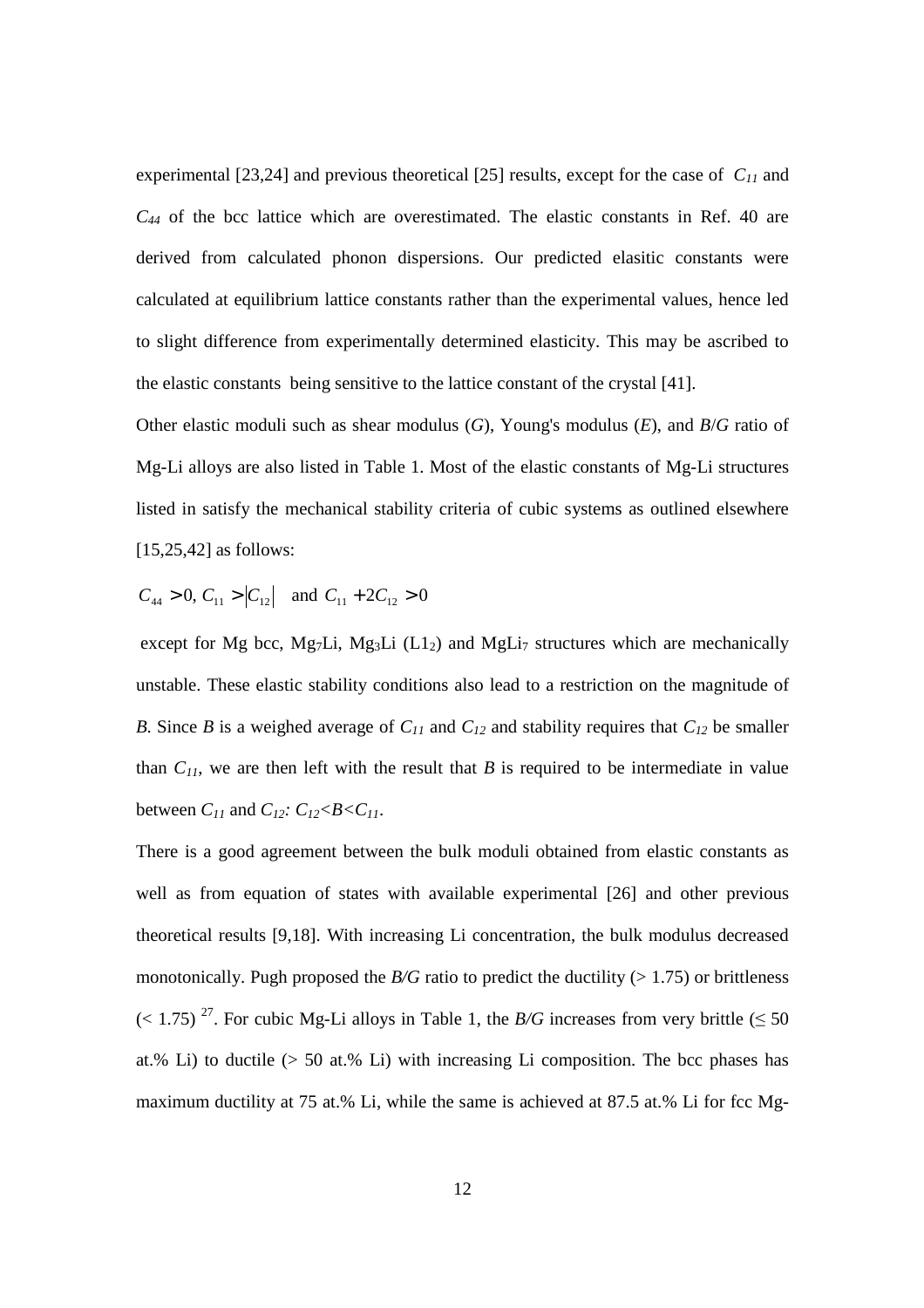Li structures although accompanied by mechanically instability. The negative values of *B/G* also reflect instability of the corresponding compounds. As expected from thermodynamics, it is evident from Table 1 that the fcc phases at low Li content  $\langle \langle \rangle$ 50at.%) are mechanically unstable. It is also interesting to note that the bcc  $Mg_{15}Li$  and DO<sub>3</sub> (Mg<sub>3</sub>Li) structures are the only mechanically stable phases ( $C_{11} > C_{12}$ ) in this Mgrich region, although their *B*/*G* values is lower than 1.75, indicating brittleness, and hence have the highest Young's modulus *E*. This stability is in agreement with experiment, that in this composition range the bcc phase is mechanically stable, and coexist with the hcp phase [2,21]. However, in agreement with predictions by Counts et al [9], our results reveal brittleness between 25 and 50 at.% Li. Furthermore, at 50:50 composition we predict B2 to be the most stable phase compared to B32 but we note the opposite with regard to ductility, where B2 is brittle. The superiority of B32 in ductility is in agreement with results obtained in Ref. 9. At  $MgLi<sub>3</sub>$  composition, our elasticity results suggest the fcc phase to be the most mechanically stable than bcc, in agreement with Hafner's work [21] and experiment at low temperature, although bcc is still the most ductile than any other composition, in agreement with recent reports [9].

Besides *B/G*, it was recently found that the *C'* is also very significant on the mechanical properties of materials [43]. The mechanical stability can be quantified by calculation of the tetragonal shear modulus, *C*′. The *C*′ for the bcc and fcc ordered phases is also listed in Table 1 and shown as a function of composition in Figure 3. The ordered fcc phases are mechanically unstable at 50 at.% Mg and above (Mg-rich), while for concentrations less than 50 at% Mg, the ordered bcc structures are either unstable or metastable compared to fcc. The elastically unstable structures showed negative Young's modulus.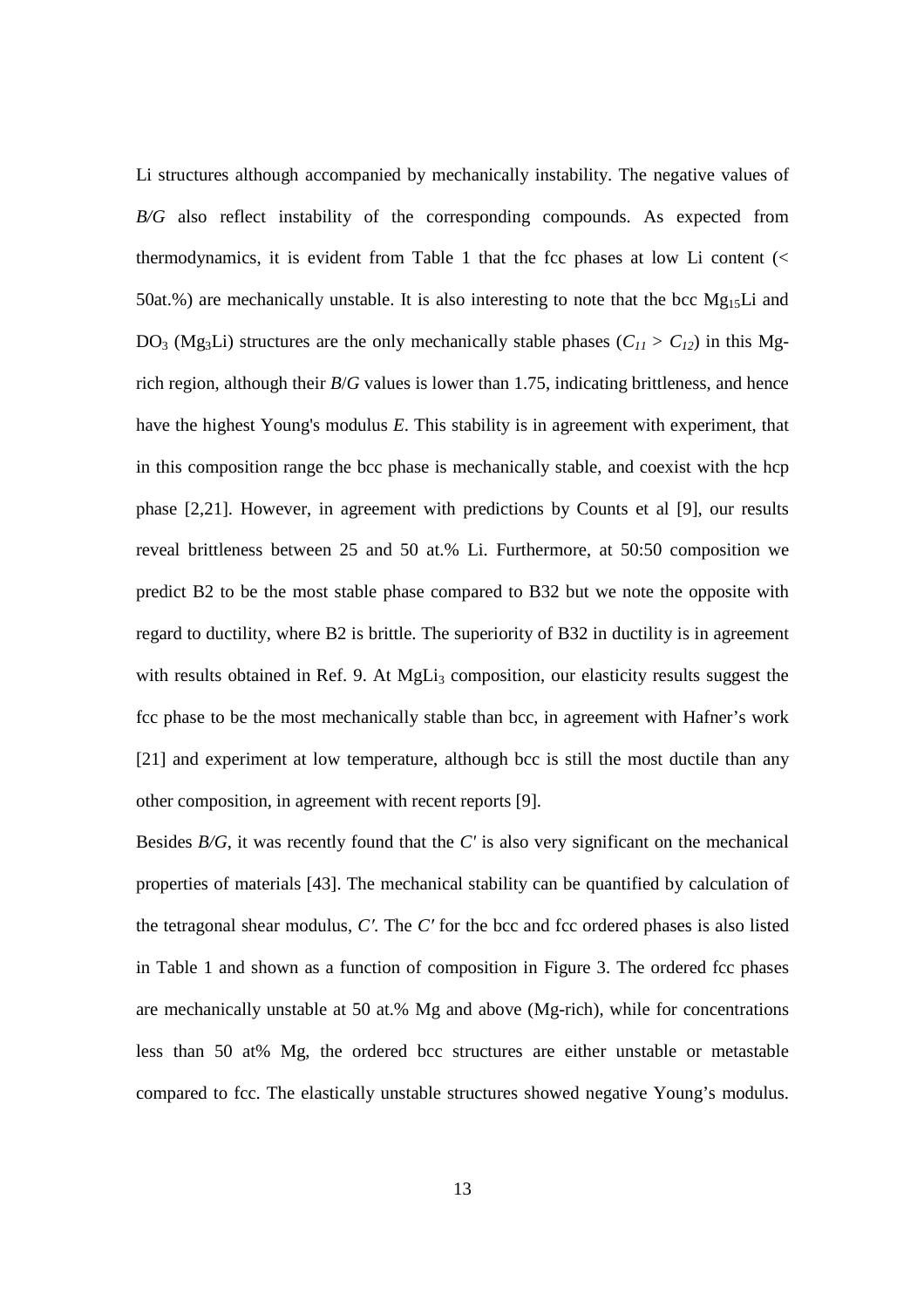As observed in Li-rich compositions, the smaller *C'* the lower the Young's modulus. This elastic behaviour in crystals has been reported to yield better plasticity [43,44].

**Table 1. Predicted elastic constants of Mg-Li alloys at equilibrium lattice parameters. The bulk moduli determined from elastic constants is compared with the ones calculated from equation of states. Asterisks denote the results generated from this work. For comparison, theoretical and experimental results are shown in parentheses, normal and square brackets, respectively.** 

| Comp.               | <b>Phase</b>         | a <sub>0</sub> | $C_{11}$ | $C_{12}$ | $C_{44}$ | $\pmb{B}$ | $\overline{\mathbf{C}}$ | $\overline{G}$ | $B = V_0 \frac{d^2 E}{dV^2}$ | B/G     | $\boldsymbol{E}$ | $\boldsymbol{\rm A}$ |
|---------------------|----------------------|----------------|----------|----------|----------|-----------|-------------------------|----------------|------------------------------|---------|------------------|----------------------|
|                     |                      | Å              | GPa      | GPa      | GPa      | GPa       | GPa                     | GPa            | GPa                          |         | GPa              |                      |
| Mg                  | $fcc*$               | 4.530          | 42.8     | 31.0     | 23.1     | 34.9      | 5.9                     | 13.4           | 34.1                         | 2.60    | 35.7             | 1.8                  |
|                     | $\operatorname{fcc}$ | $4.520^{(22)}$ | 46.0     | 27.4     | 30.0     | 33.6      | 9.3                     |                |                              |         |                  |                      |
|                     |                      | $4.516^{(37)}$ |          |          |          |           |                         |                |                              |         |                  |                      |
|                     | $bcc*$               | 3.585          | 25.6     | 39.4     | 36.0     | 34.8      | $-6.9$                  | $-5.4$         | 37.6                         | $-6.44$ | $-1.7$           | 4.3                  |
|                     |                      | $3.571^{(37)}$ |          |          |          |           |                         |                |                              |         |                  |                      |
| $Mg_{15}Li$         | bcc*                 | 3.568          | 55.8     | 24.7     | 50.9     | 35.1      | 15.5                    | 31.7           | 32.9                         | 1.11    | 73.1             | 1.7                  |
| Mg <sub>7</sub> Li  | fcc*                 | 4.495          | 22.2     | 29.5     | 24.2     | 27.0      | $-3.6$                  | 0.6            | 34.0                         | 45.00   | 1.8              | 3.5                  |
| $Mg_3Li$            | $L1_2$ *             | 4.458          | 25.8     | 29.9     | 24.5     | 28.5      | $-2.1$                  | $-2.9$         | 27.2                         | $-9.83$ | $-9.0$           | 3.1                  |
|                     |                      |                |          |          |          |           |                         |                | $(29.4)^{18}$                |         |                  |                      |
| 35%Li               | $DO3*$               | 3.512          | 40.0     | 25.6     | 41.0     | 30.4      | 7.2                     | 20.9           | 32.8                         | 1.45    | 51.0             | 2.7                  |
|                     | $bcc^{[38]}$         |                | 35.1     | 24.4     | 26.4     | 28.0      |                         |                | $(30.5)^{18}$                |         |                  |                      |
|                     |                      |                |          |          |          |           |                         |                | 25.0                         |         |                  |                      |
| MgLi                | $B2*$                | 3.420          | 37.5     | 19.7     | 25.9     | 25.6      | 8.9                     | 16.9           | 22.1                         | 1.51    | 41.6             | 1.9                  |
|                     |                      | $3.458^{(36)}$ |          |          |          |           |                         |                | $(20.2)^{18}$                |         |                  |                      |
| Exp <sup>[29]</sup> |                      |                |          |          |          |           |                         |                | $27.5^{(36)}$                |         |                  |                      |
|                     | 55%                  |                | 32.2     | 19.8     | 26.6     | 23.9      |                         |                |                              |         |                  |                      |
|                     | 45%                  |                | 28.5     | 20.5     | 19.4     | 23.2      |                         |                |                              |         |                  |                      |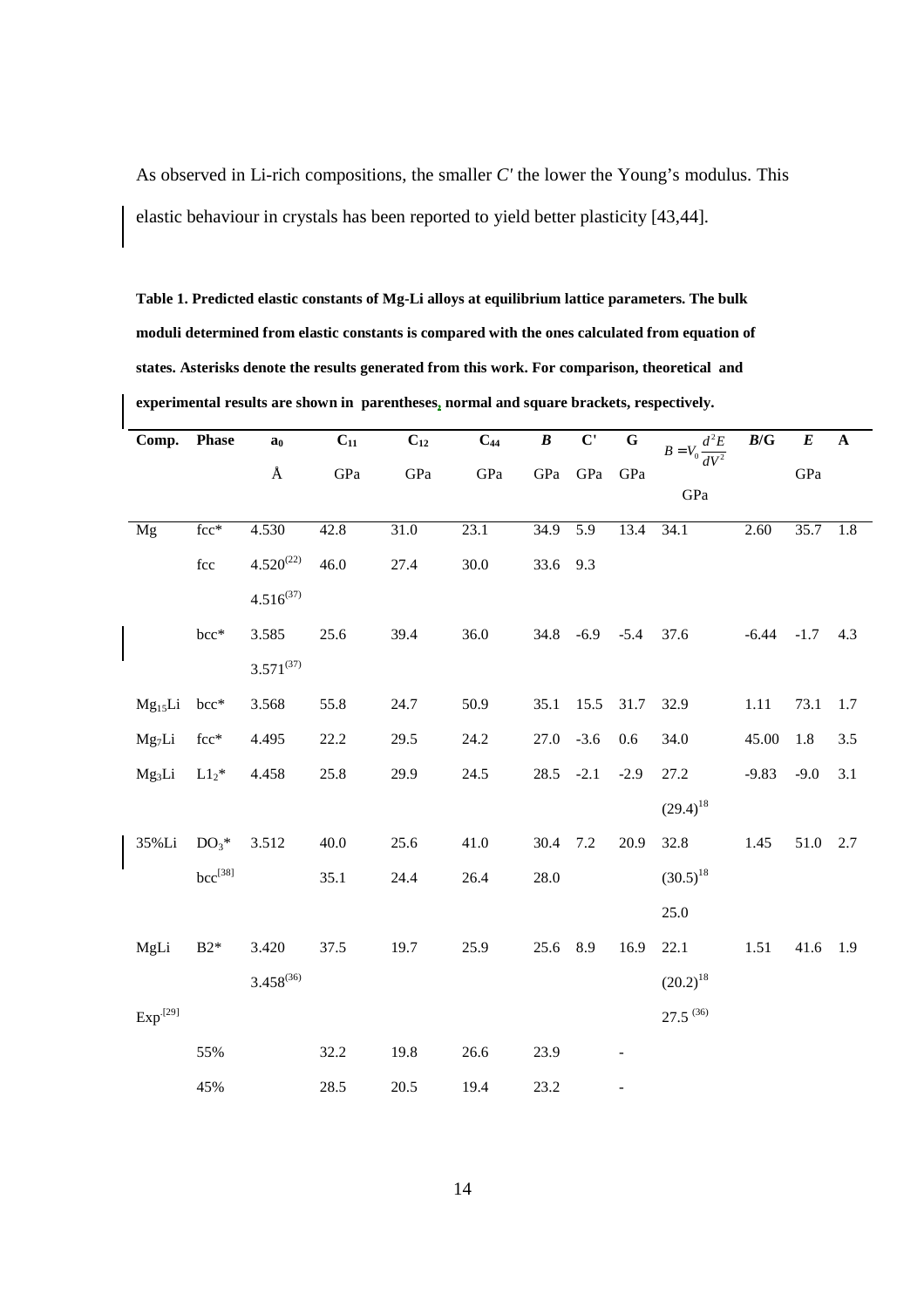|                    | B32*                | 3.474          | 31.0          | 24.6                                                  | 28.6 | 26.7 | 3.2    | 12.6 25.2                |               | 2.12 | 32.7     | 2.5  |
|--------------------|---------------------|----------------|---------------|-------------------------------------------------------|------|------|--------|--------------------------|---------------|------|----------|------|
|                    | $L1_0$ *            | 4.820          | 25.4          | 29.2                                                  | 24.8 | 22.3 | $-1.9$ | 15.0                     | 25.2          | 1.49 | 36.7     | 39.7 |
|                    |                     |                |               | c/a=0.72 $C_{33}$ =15.3 $C_{13}$ =19.1 $C_{66}$ =27.0 |      |      |        |                          | $(24.2)^{18}$ |      |          | -    |
|                    |                     |                |               |                                                       |      |      |        |                          |               |      |          | 14.2 |
| MgLi <sub>3</sub>  | $L1_2$ <sup>*</sup> | 4.309          | 25.8          | 15.9                                                  | 18.7 | 19.2 | 4.9    | 11.0                     | 19.1          | 1.74 | 27.7     | 2.1  |
|                    |                     |                |               |                                                       |      |      |        |                          | $(18.8)^{18}$ |      |          |      |
|                    | $DO3$ *             | 3.423          | 19.4          | 17.8                                                  | 15.4 | 18.3 | 0.8    | 5.7                      | 18.0          | 3.21 | 15.5     | 2.5  |
| 75%Li              | $bcc^{[38]}$        |                | 15.7          | 15.0                                                  | 13.6 | 15.2 |        |                          | $(18.8)^{18}$ |      |          |      |
|                    |                     |                |               |                                                       |      |      |        |                          | 15.0          |      |          |      |
| MgLi <sub>7</sub>  | $fcc*$              | 4.305          | 15.8          | 16.9                                                  | 11.7 | 16.6 | $-0.6$ | 2.7                      | 16.4          | 6.15 | 8.2      | 2.5  |
| $MgLi_{15}$        | bcc*                | 3.421          | 18.2          | 13.2                                                  | 11.5 | 14.9 | 2.5    | 6.3                      | 23.1          | 2.36 | 16.5     | 2.0  |
| Li                 | $fcc*$              | 4.307          | 17.5          | 11.4                                                  | 9.3  | 13.4 | 3.0    | 6.0                      | 13.9          | 2.23 | 15.7     | 1.7  |
| Cal                | fcc                 | $4.321^{(37)}$ | $19.8^{(40)}$ | 13.6                                                  | 10.9 | 15.7 |        | $\overline{\phantom{a}}$ |               |      | 14.0 2.7 |      |
|                    | bcc*                | 3.424          | 19.6          | 10.9                                                  | 16.1 | 13.8 | 4.4    | 9.6                      | 12.0          | 1.44 | 23.4 2.2 |      |
| Cal                | bcc                 | $3.442^{(37)}$ | $17.7^{(39)}$ | 13.4                                                  | 10.0 | 14.8 | 2.0    | $\mathbf{r}$             | 15.2          |      |          |      |
| Cal                | bcc                 |                | $16.8^{(40)}$ | 13.0                                                  | 11.0 | 14.3 |        |                          |               |      |          |      |
| Exp <sup>.24</sup> | $bcc^{[24]}$        | 3.491          | 14.8          | 12.5                                                  | 10.8 | 13.3 |        |                          |               |      |          |      |
|                    |                     |                |               |                                                       |      |      |        |                          |               |      |          |      |

The corresponding structural shear modulus *C'* differences, Δ*C'*, between bcc and fcc ordered Mg-Li compounds, against the electron per atom ratio ranging from 1 (Li) to 2 (Mg), relative to hcp Mg and Li lattices, are plotted in Fig. 2(b). We find an interesting correlation between these quantities, that, in the region where bcc is very stable compared to fcc, the shear modulus is positive for bcc but negative for fcc (i.e. the fcc lattice is mechanically unstable) and vice versa. A similar behaviour had been pointed out earlier for Ni-Cr disordered bcc and fcc phases by Craievich et al  $[30]$  and for B2 and L1 $_0$  TiAl by Sob et al [31]. This reflects the underlying change in hcp to fcc to bcc to hcp structural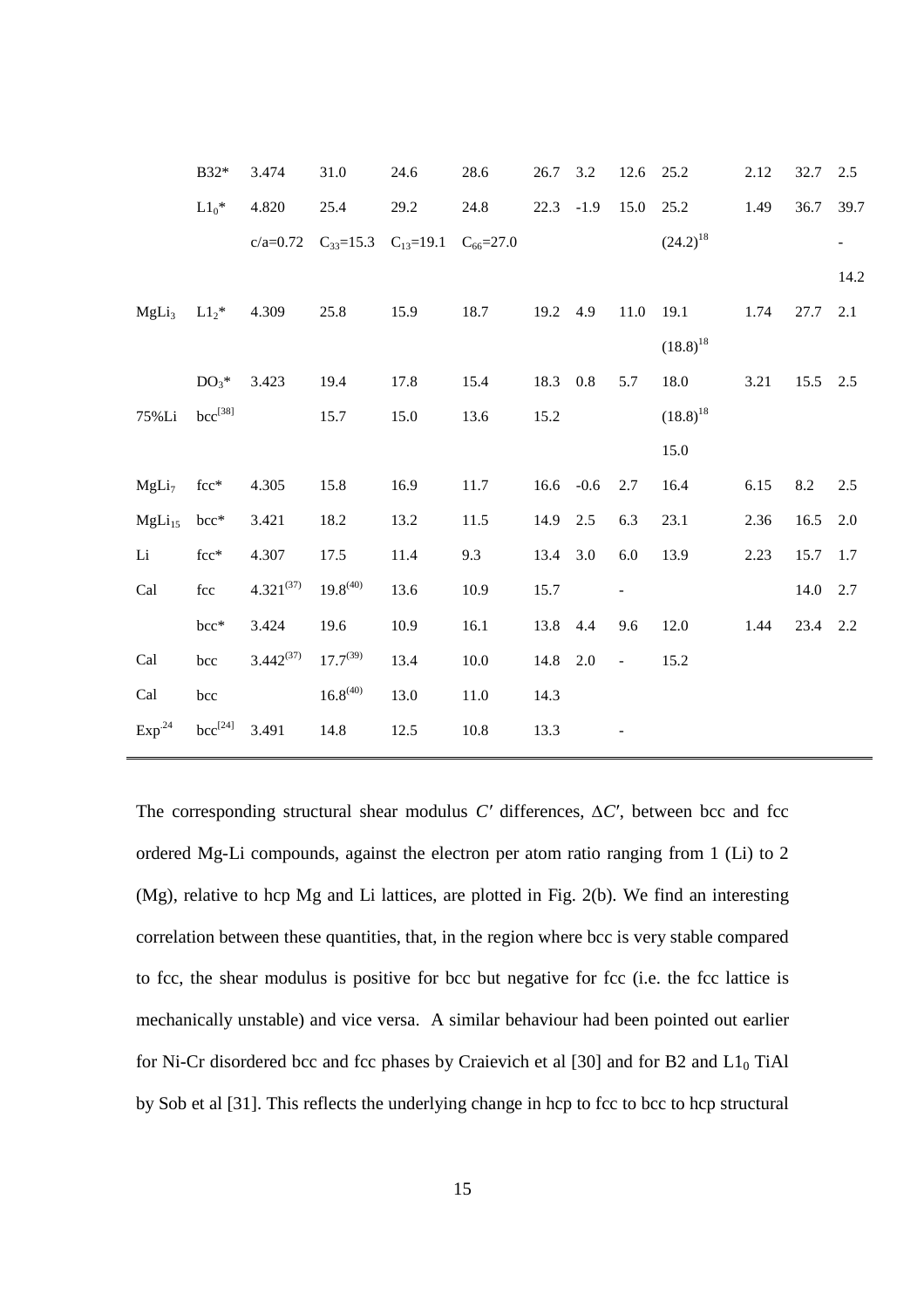stability as the electron per atom ratio changes from 1 (Li) to 2 (Mg). In terms of the predicted phase stability trend, a common behaviour is found between the change in tetragonal shear modulus (∆*C*′) and formation energy differences of corresponding bcc and fcc ordered compounds relative to hcp Mg and Li lattices, which seems to correlate the two structural properties. However, since in the low concentration limit as well as for higher temperatures the effect of the chemical disorder on the elastic properties of Mg-Li alloys could be significant, some more work concerning the random fcc and bcc phases would require attention.

Another crucial elastic moduli considered to have a significant implication in engineering science is the elastic anisotropy of crystals, since it is reported to be highly correlated with the possibility to induce micro-cracks in the material [45]. For a completely isotropic material  $A = 1$ , while values smaller or greater than unity measure the degree of elastic anisotropy. As observed in Table 1, cubic Mg-Li alloys are generally anisotropic.



**FIG. 3. Calculated Mg-Li elastic constants (tetragonal shear modulus)** *C'=(C11-C12)/2* **as a function of composition for ordered bcc and fcc phases.**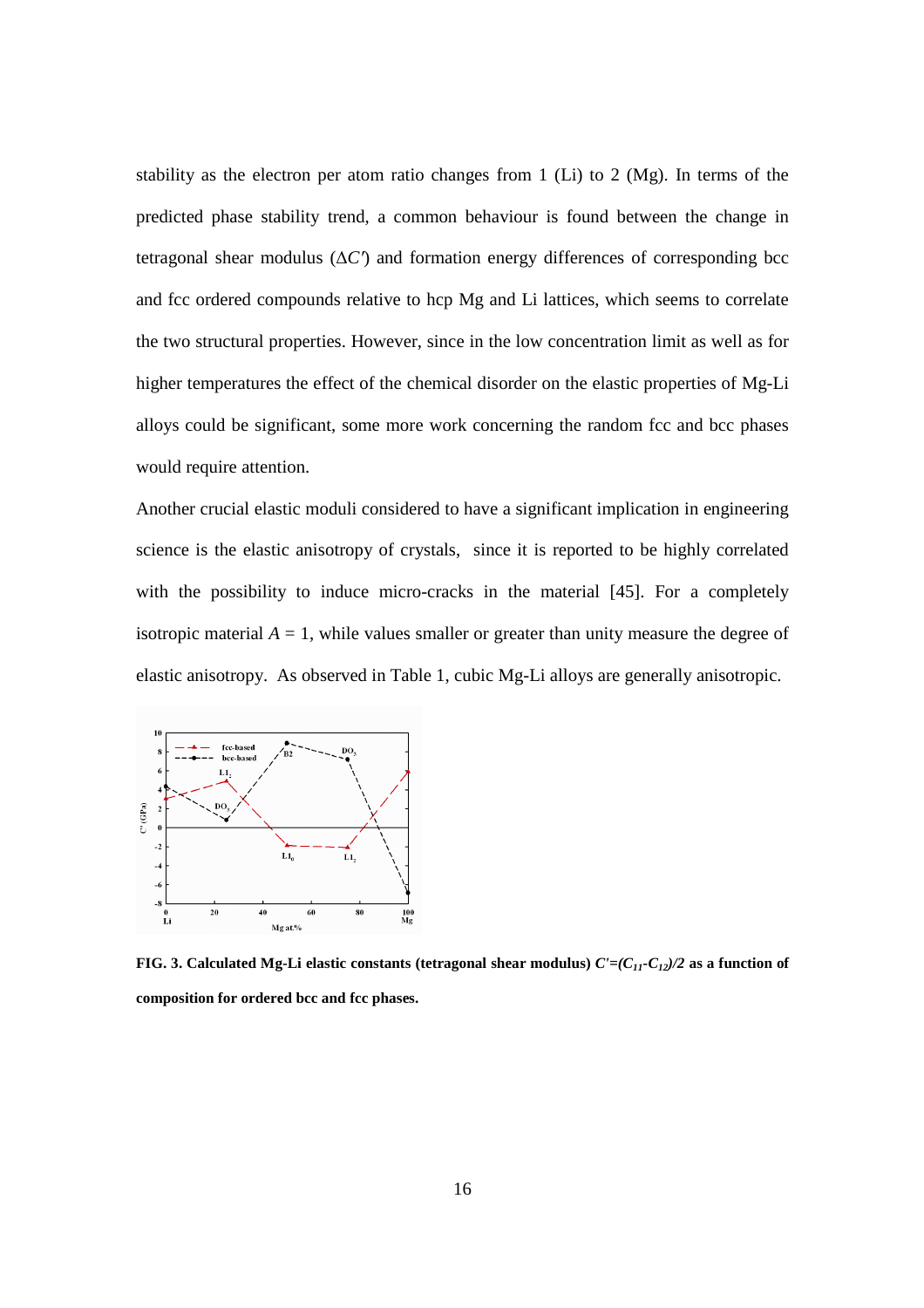#### *3. 3 Electronic structure*

The relation between structural stability and the behaviour of the electronic density of states (DOS) in the vicinity of the Fermi energy can be formalized by a Jones-type analysis [32]. Using a rigid-band model, the theory shows how structure in the density of states translates into an energy difference for competing phases as a function of the electron count. Within the rigid-band approximation we assume that the bands of hcp, fcc, and bcc lithium remain unchanged (or rigid) on alloying. A Jones-type analysis then states that the structural energy difference between any two lattices at the same atomic volume is given by

$$
\Delta U = \Delta U_{band} = \Delta \left[ \int_{0}^{E_F} E_n(E) dE \right]
$$
 (2)

where  $n(E)$  is the electronic density of state (DOS) per atom and  $E_F$  is the Fermi energy. The difference in the band energy ∆*Uband*, is calculated under the constraint that the potential within the Wigner-Seitz (WS) spheres remain unchanged on going from one structure-type to another. The band energy difference equation allows us to perform a Jones-type analysis that links the relative stability of the two structures to the relative behaviour of the corresponding DOS. This link results from the relationship between the Fermi energy, *EF*, and the number of valence electrons, *N*, according to

$$
N = \int_{0}^{E_{F}} n(E) dE \tag{3}
$$

In order to understand the behaviour of the band energy difference, ∆*Uband*, we exploit the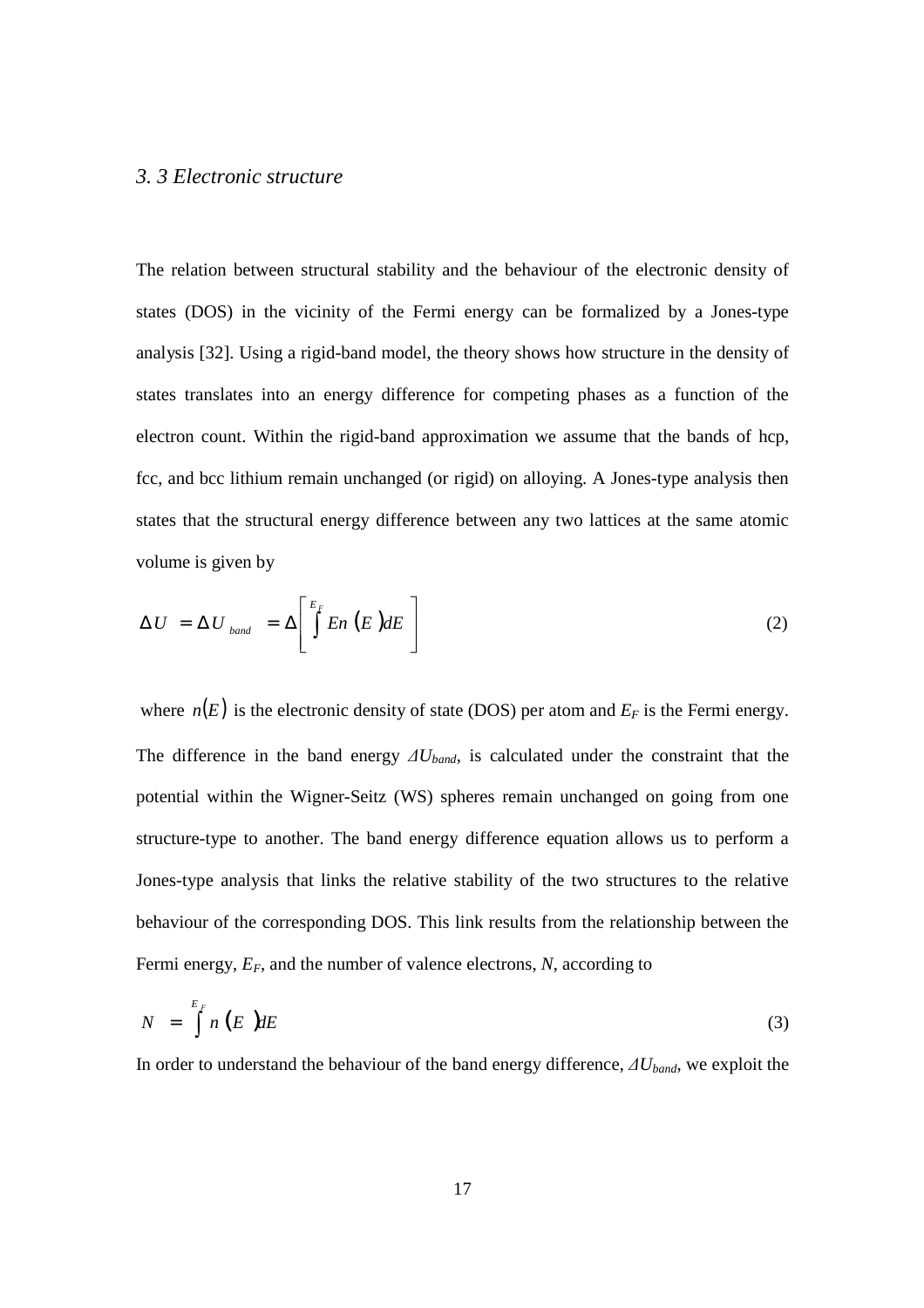# following expressi

# respect to the electron

 $\left(\Delta U_{\text{band}}\right)$  $\overline{a}$ *U dN d*  $\begin{bmatrix} 1 & 1 \\ 1 & 1 \end{bmatrix}$  $\overline{\phantom{a}}$  $\overline{\phantom{a}}$  $\Delta {U}_{band}^{\rm{(}}$   $)=\Delta$ 

 $\frac{1}{2} \big( \Delta U_{\text{band}} \big)$ 2  $\overline{\phantom{a}}$  $\overline{\phantom{a}}$  $\sqrt{2}$  $\Delta{U}_{\mathit{band}}$   $)= \Delta$ *dN d*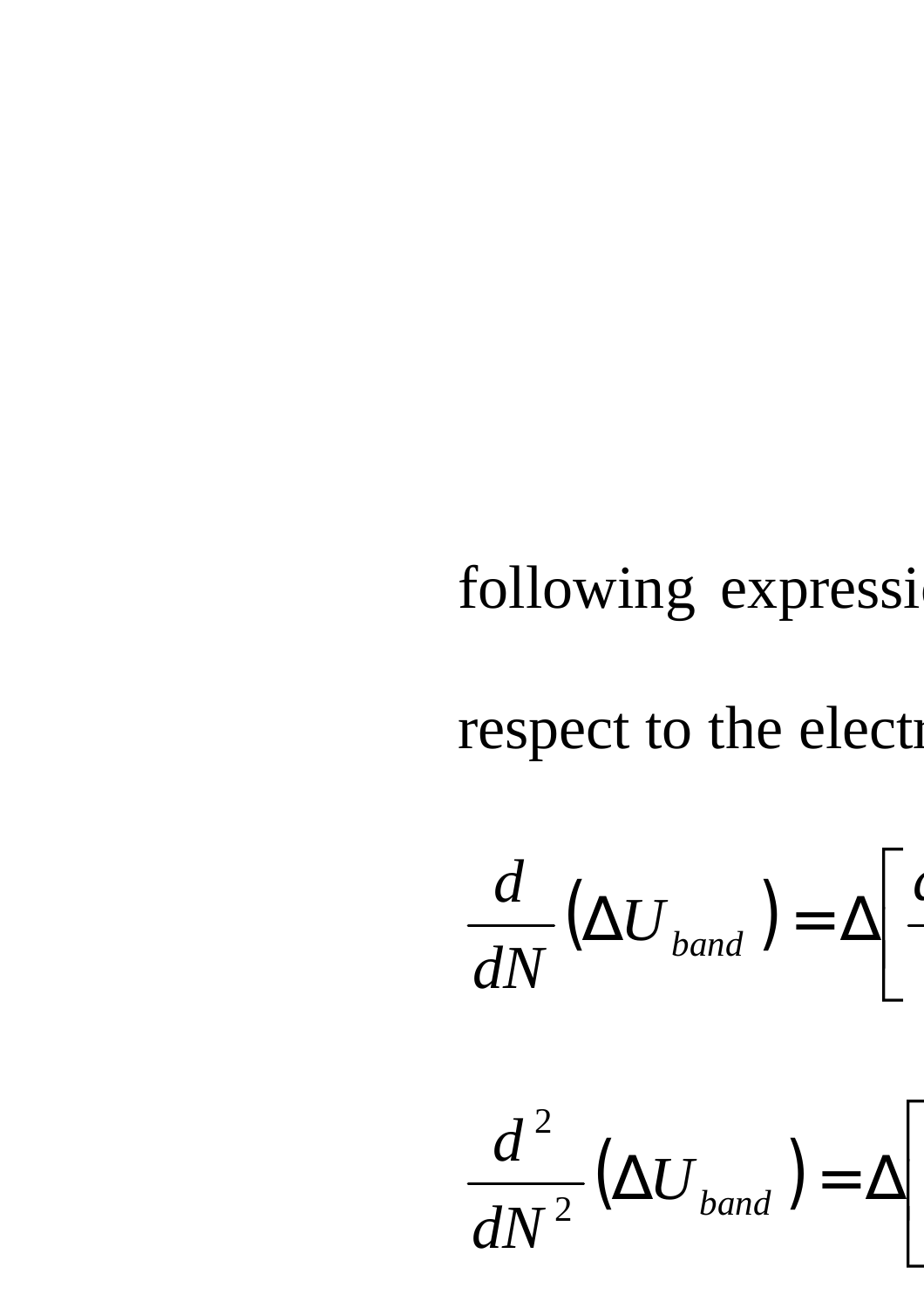a maximum aroun

where the fcc DO

lowest, whereas the

lowest. The hcp st

is lowest. We see that

trend from  $(I<sub>i</sub>)$  hc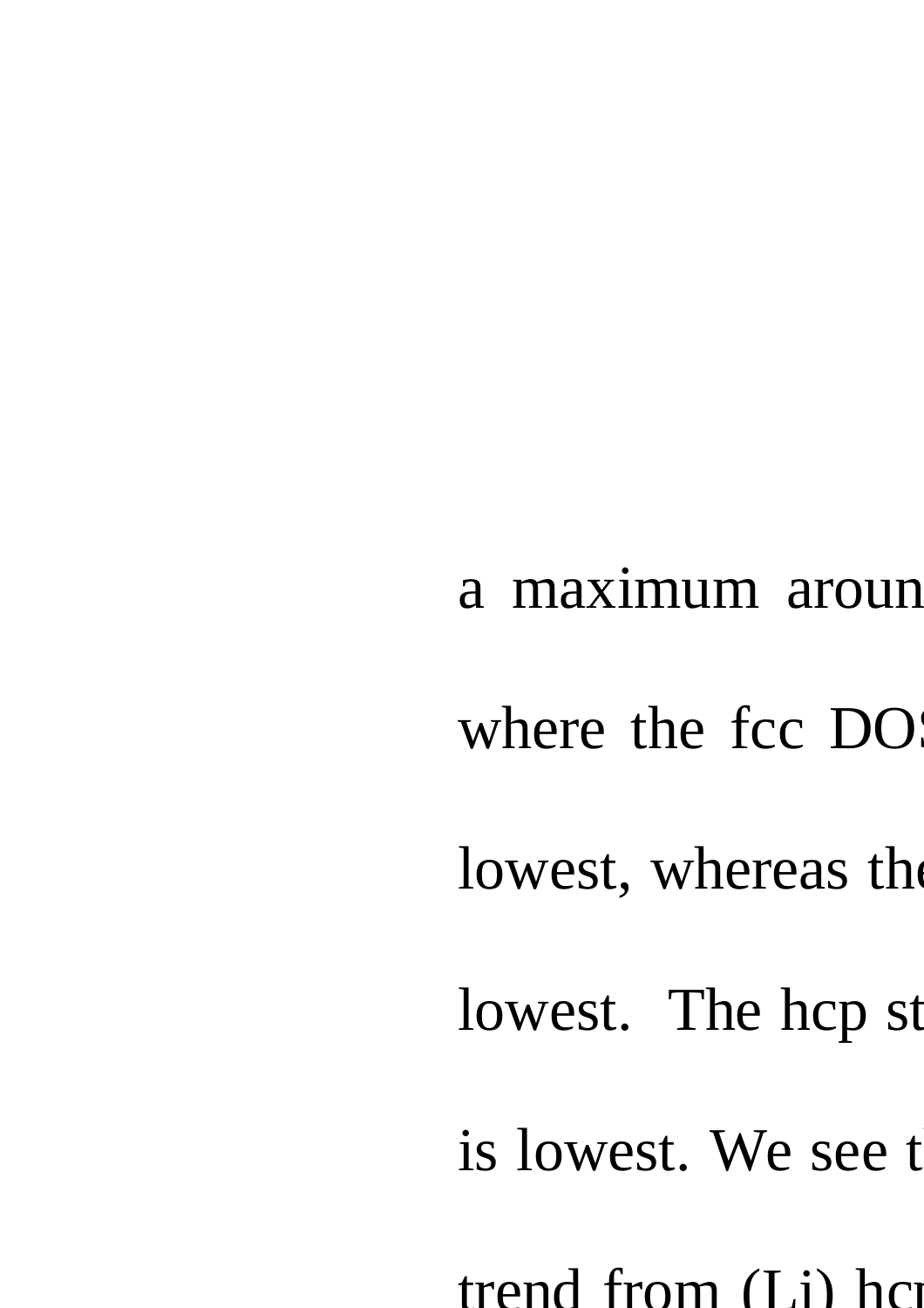

**Fig. 4. Analysis of fcc, bcc, and hcp relative structural stabilities within the rigid-band approximation for Mg-Li alloys. The difference in band energy** ∆**Uband with respect to elemental (a) Li and (b) Mg rigid bands, Fermi energies** ∆**EF, and the density of states at the Fermi level EF for bcc, fcc, and hcp lattices, are plotted as a function of band filling, N.**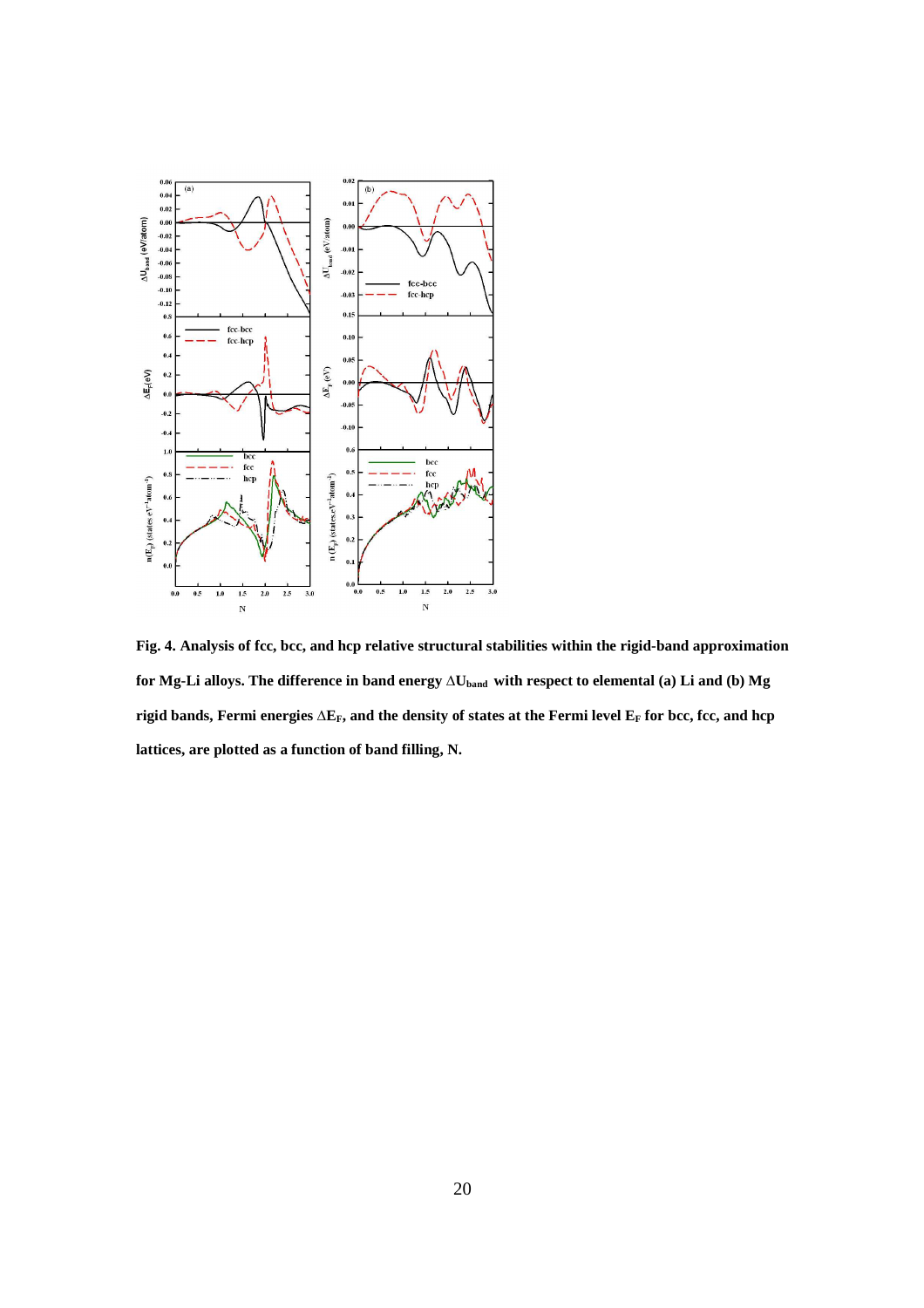### **4. Conclusions**

Using *ab initio* technique, the phase stability of cubic Mg-Li alloys has been predicted from heats of formation and elasticity, both complementing each other. The observed stability trend (Li) hcp  $\rightarrow$  fcc  $\rightarrow$  bcc  $\rightarrow$  hcp (Mg) has also been confirmed by the Jonestype analysis based density of states due to electron band filling. On the basis of established phase stability, the existence of cubic Mg-Li alloys in chosen compositions is validated. In terms of the predicted phase stability trend, a common behaviour is found between the change in tetragonal shear modulus  $(\Delta C')$  and formation energy differences of corresponding bcc and fcc ordered compounds relative to hcp Mg and Li lattices, which seems to correlate the two structural properties. The ductility of cubic phases improves with increasing Li concentration, although at the expense of monotonically decreasing bulk modulus. Furthermore, increasing Li content results in smaller *C*′ and thus lower Young's modulus, meanwhile yielding better plasticity.

# **Acknowledgements**

This work was supported by the Royal Society/National Research Foundation (NRF) collaboration and Council for the Scientific and Industrial Research (CSIR) Materials Science and Manufacturing. The computations were performed at the Materials Modelling Centre (MMC), University of Limpopo, South Africa and Materials Modelling Laboratory (MML), University of Oxford, United Kingdom. MJP wish to extend sincere gratitude to Dr. R. Drautz, ICAMS, Ruhr University Bochum, Stiepeler Str. 129, 44801 Bochum, Germany, for his assistance.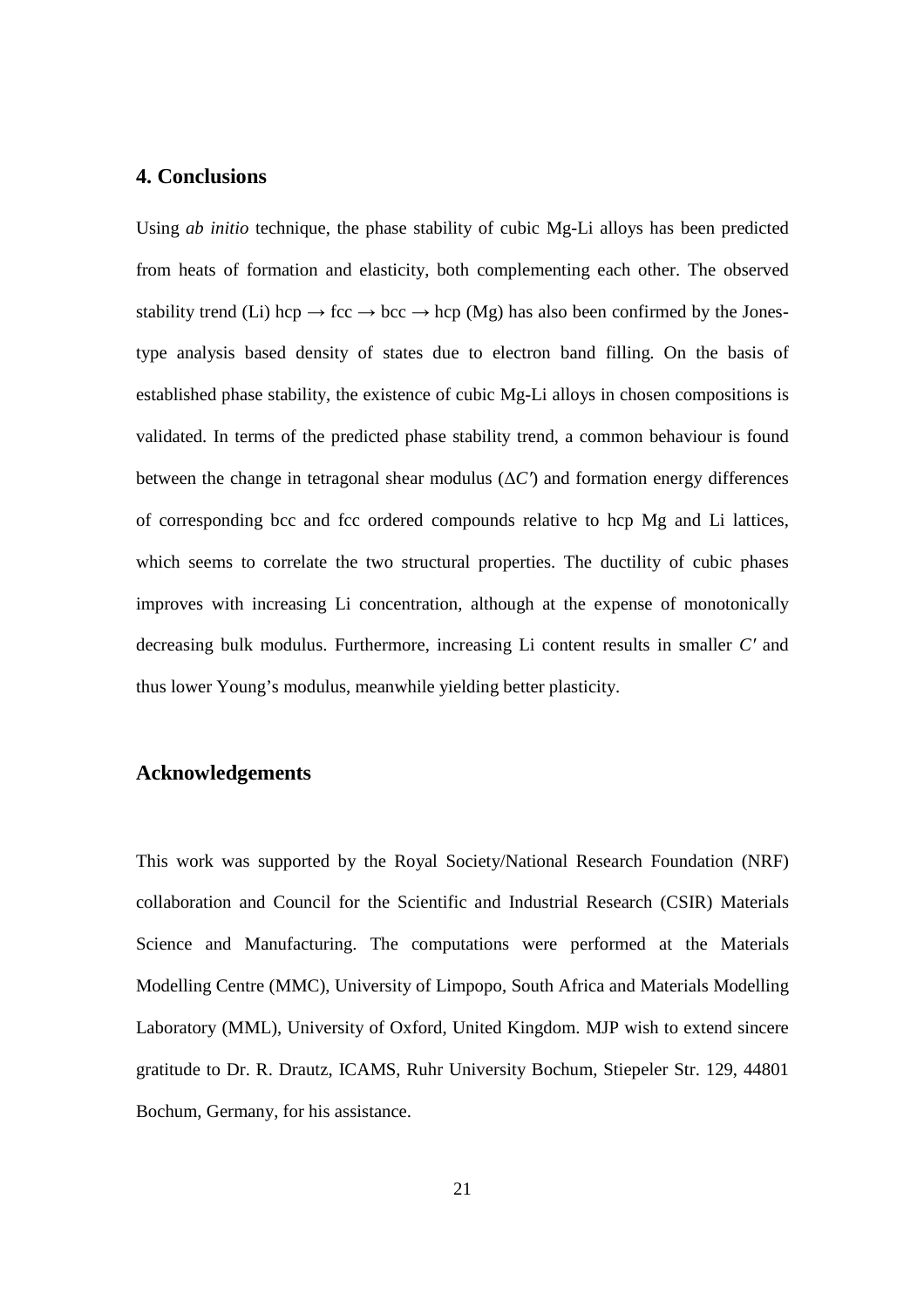# **References**

- [1] E.F. Emiley, in "Principles of Mg technology" (Pergamon Press, Oxford, 1966).
- [2] T.B. Massalski (Ed.), Binary Alloy Phase Diagrams, ASM International, Metals Park (OH), 1992.
- [3] S. Curtarolo, A.N. Kolmogorov, and F.H. Cocks, CALPHAD **29** (2005) 155.
- [4] T. Uesugi and K. Higashi, Mater. Sci. Forum **488-489** (2005) 131.
- [5] F. Ducastelle, "*Order and Phase Stability in Alloys*", Cohesion and Structure series,
- Vol. **3**, ed. By F.R. de Boer and D.G. Pettifor (North-Holland, Amsterdam, 1991).
- [6] P.E.A. Turchi, "*Electronic Theories of Alloy Stability*", in Intermetallic Compounds:
- Principles and Practice, Vol. **1**, Chap. 2, ed. By J.H. Westbrook and R.L. Fleischer (John Wiley & Sons, Ltd., New York, 1995).
- [7] T. Uesugi, M. Kohyama, M. Kohzu and K. Higashi, Mater. Sci. Forum, **350-351**  (2000) 49.
- [8] T. Uesugi, M. Kohyama, M. Kohzu and K. Higashi, Mater. Trans., **42** (2001) 1167.
- [9] W.A. Counts, M. Friák, D. Raabe and J. Neugebauer, Acta Mater., **57** (2009) 69.
- [10] V. Milman, B. Winkler, J.A. White, C.J. Pickard, M.C. Payne, E.V. Akhmatskaya
- and R.H. Nobes, Int. J. Quantum Chem. **77** (2000) 895.
- [11] P. Hohenberg and W. Kohn, Phys. Rev. **136**, **B** 864 (1964), W. Kohn and L.J. Sham, Phys. Rev. **140** (1965) **A** 1133.
- [12] J.P. Perdew and Y. Wang, Phys. Rev. **B 45** (1992) 13244.
- [13] J.P. Perdew, K. Burke and M. Krnzerhof, Phys. Rev. Lett. **77** (1996) 3865.
- [14] D. Vanderbilt, Phys. Rev. **B 41** (1990) 7892.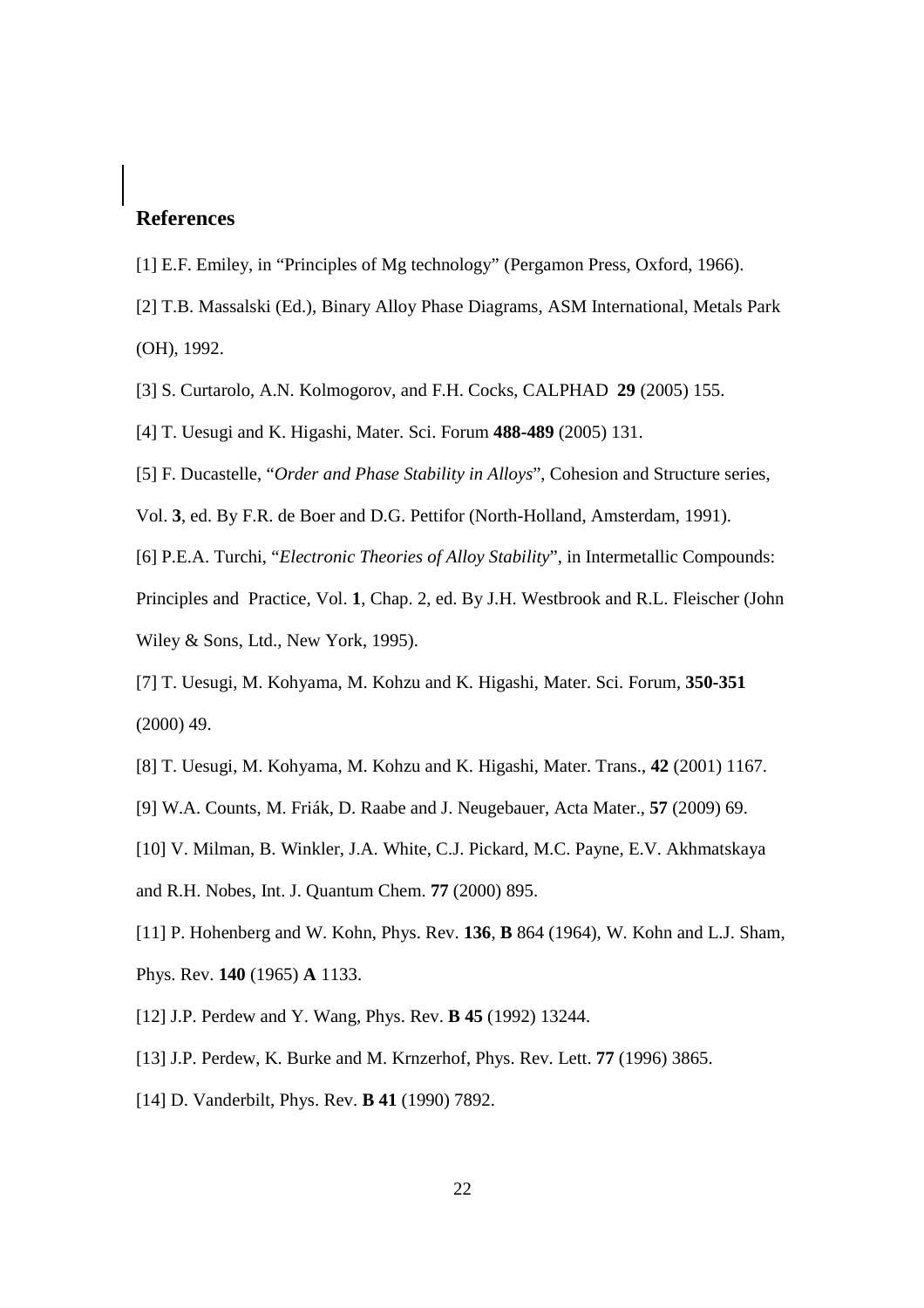[15] M.J. Phasha, MSc thesis submitted to the School of Physical and Mineral Sciences, University of Limpopo (formerly "of the North") in 2005.

- [16] H.J. Monkhorst and J.D. Pack, Phys. Rev. **B 13** (1976) 5188.
- [17] M.D. Segall, P.L.D. Lindan, M.J. Probert, C.J. Pickard, P.J. Hasnip, S.J. Clark and
- M.C. Payne, J. Phys. Cond. Matt. **14** (2002) 2717.
- [18] H.L. Skriver, Materials Science Databases, CAMP, DTU,

http://databases.fysik.dtu.dk/.

- [19] D.W. Levinson, Acta Met., **3**(1955) 294.
- [20] F.H. Herbstein and B.L. Averbach, Acta Met., **4** (1956) 407.
- [21] J. Hafner, J. Phys. **F 6** (1976) 1243.
- [22] A. Zhu, B.M. Gable, G.T. Shiflet and E.A. Starke Jr., Acta Mater. **52** (2004) 3671.
- [23] R. A. Felice, J. Trivisonno, D. E. Schuele, Phys. Rev. **B 16** (1977) 5173.
- [24] G. Simmons and H. Wang, Single Crystal Elastic Constants and Calculated

Aggregate Properties: A handbook, 2nd ed. (MIT Press, Cambridge, Massachusetts,

1971).

[25] M.J. Mehl, B.M. Klein, and D.A. Papaconstantopoulos, Intermetallic Compounds:

Vol. 1, Principles. Edited by J.H. Westbrook and R.L. Fleischer, 1994, John Wiley & Sons Ltd.

- [26] R.W. Lynch and L.R. Edwards, J. Appl. Phys., **41** (1970) 5135.
- [27] S.F. Pugh, Philos. Mag. **45** (1954) 823.
- [28] R. Hill, The elastic behaviour of a crystalline aggregate. Proc. Phys. Soc**. A 65** (1952) 349.
- [29] V.P. Mashkovetz and L.V. Puchkov, Zh. Prikl. Chem., (1965) 1875.